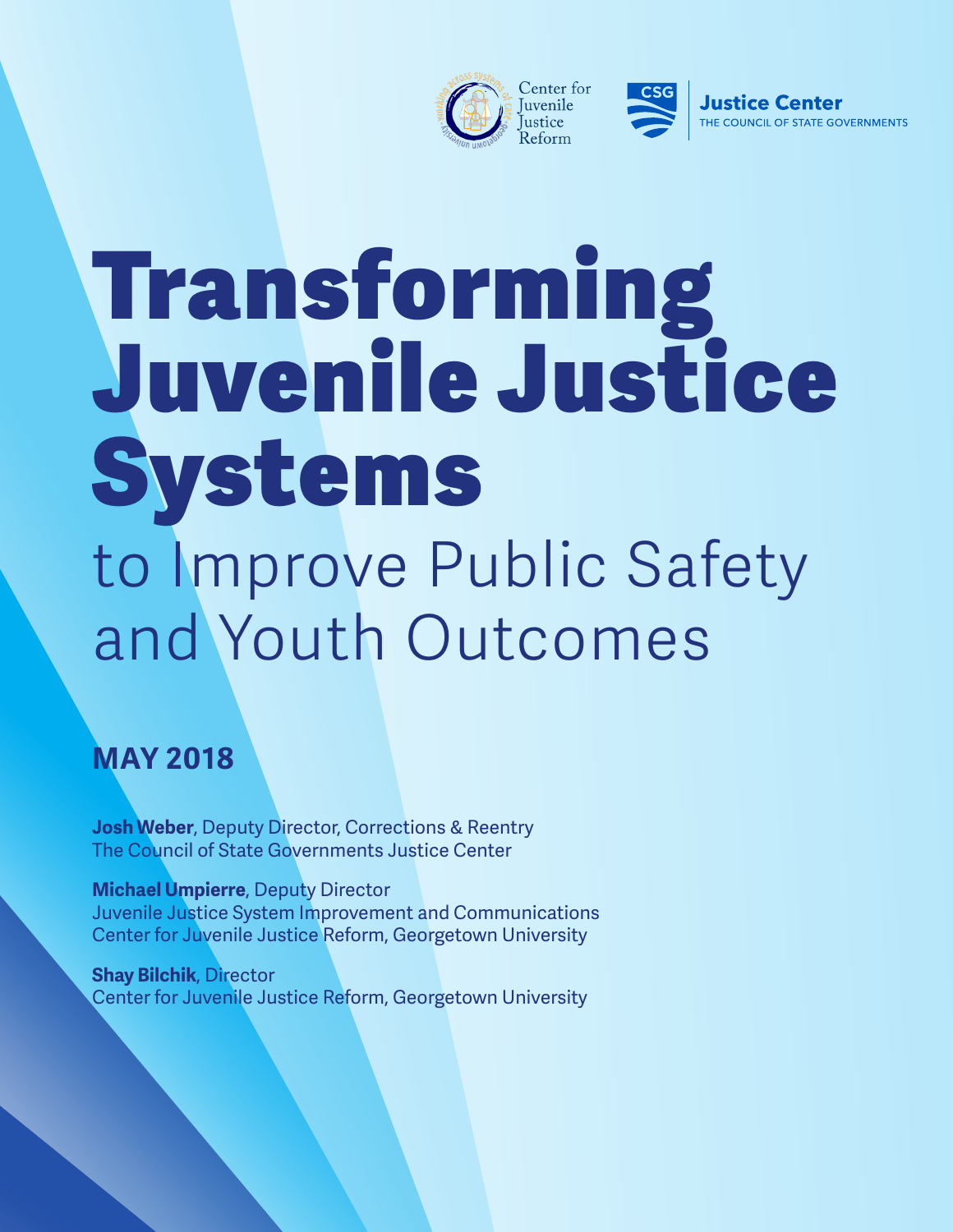## Transforming Juvenile Justice Systems

to Improve Public Safety and Youth Outcomes

**MAY 2018**

**Josh Weber**, Deputy Director, Corrections & Reentry The Council of State Governments Justice Center

**Michael Umpierre**, Deputy Director Juvenile Justice System Improvement and Communications Center for Juvenile Justice Reform, Georgetown University

**Shay Bilchik**, Director Center for Juvenile Justice Reform, Georgetown University



Suggested Citation: Josh Weber, Michael Umpierre, and Shay Bilchik, *Transforming Juvenile Justice Systems to Improve Public Safety and Youth Outcomes* (Washington, DC: Georgetown University Center for Juvenile Justice Reform, 2018).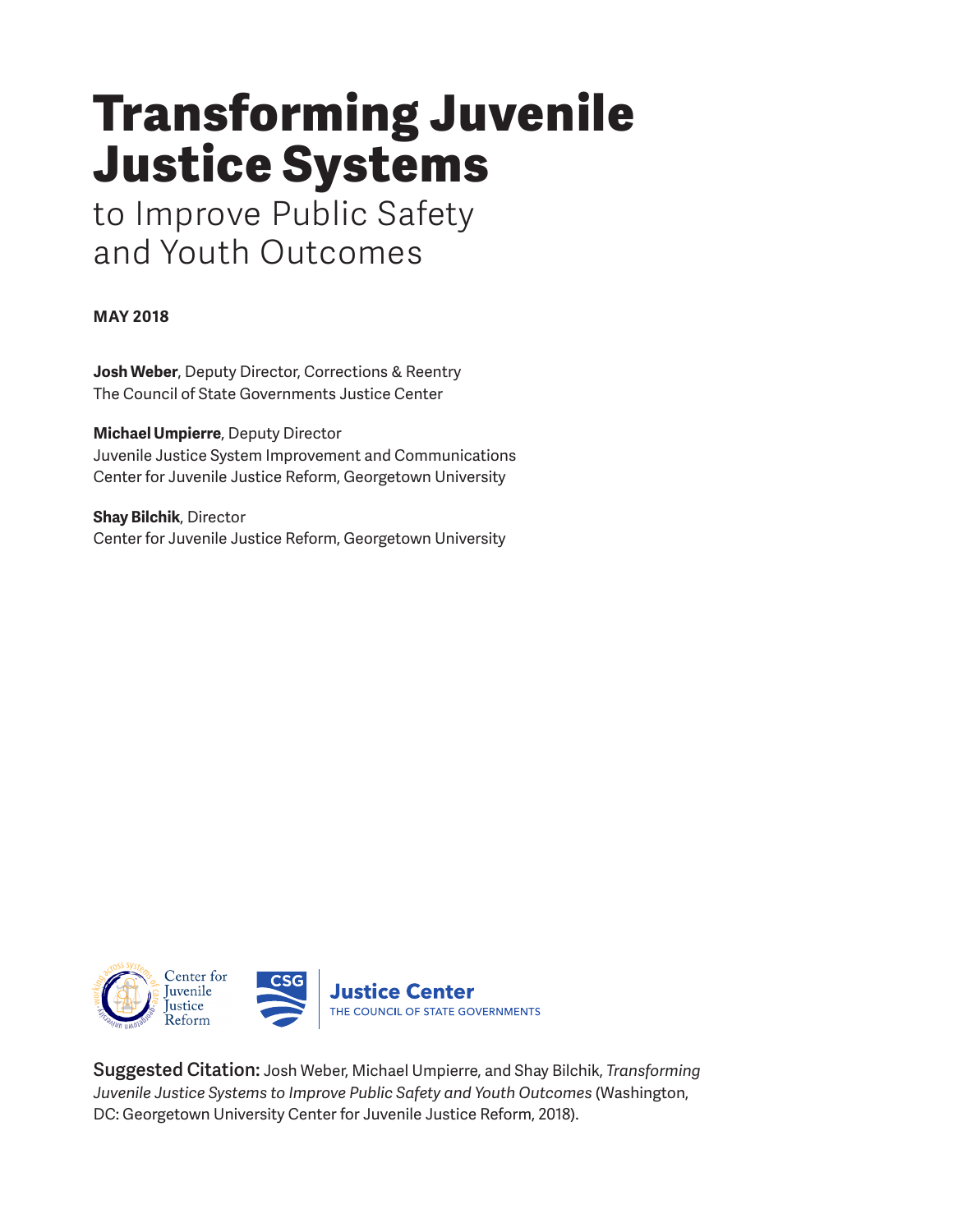#### **INTRODUCTION**  2



#### **STRATEGY ONE**

Decriminalize status offenses and automatically divert all youth who commit certain offenses and are screened as low risk from court involvement

**STRATEGY TWO**  08

Develop professional standards and supports to cultivate a dedicated cadre of juvenile court judges and attorneys

STRATEGY THREE

Tie conditions of supervision directly to youth's delinquent offenses and eliminate the practice of filing technical violations of probation and parole

**STRATEGY FOUR** 16

Redefine the primary function of community supervision as promoting positive youth behavior change



24

12

#### **STRATEGY FIVE**

Focus case planning and service delivery on strengthening youth's connections to positive adults, peers, and community supports

#### **STRATEGY SIX**

Use data and predictive analytics to guide system decisions and hold supervision agencies, courts, and service providers accountable for improved youth outcomes

- 28 **CONCLUSION**
- **ACKNOWLEDGMENTS** 29
- **APPENDIX: FOCUS GROUP AND INTERVIEW PARTICIPANTS** 30
- **NOTES** 32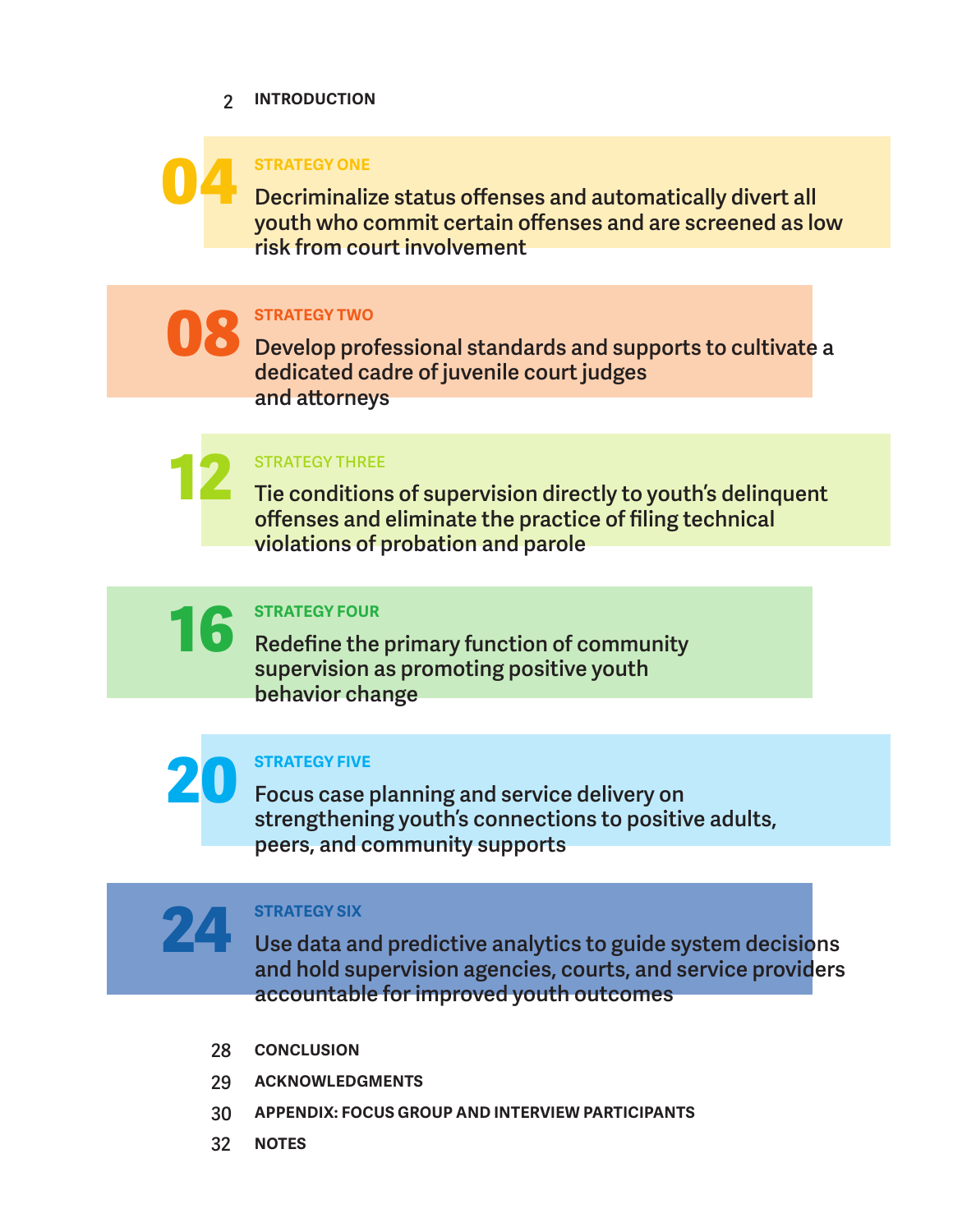**Juvenile justice systems have undoubtedly made extraordinary improvements over the past two decades—**incarceration rates have been cut in half nationwide;<sup>1</sup> juvenile arrest rates remain at historical lows;<sup>2</sup> and, in alignment with what research shows works to improve outcomes for youth, the majority of states have adopted data-driven tools and evidence-based programming.<sup>3</sup> But other measures tell a more complex story: in spite of recent gains, most juvenile justice systems are still not operating as effectively as possible.

For youth under system supervision, recidivism rates remain unacceptably high. Rearrest rates for youth on probation are 50 percent or greater in many states, $4$  while two-thirds of incarcerated youth are rearrested within two years of release.<sup>5</sup> Few juvenile justice systems are able to systematically measure other outcomes for youth, such as education and employment success, and those that are able to do so often find disappointing results.<sup>6</sup> Additionally, resources invested in community supervision and services have not consistently produced the desired measurable improvements in youth outcomes, $7$ particularly for youth of color, who continue to experience persistent disparities and worse outcomes compared to their white peers.<sup>8</sup>

There is a fundamental reason why many jurisdictions have struggled to reduce recidivism rates—an insufficient focus on what should be the core mission of the juvenile justice system: protecting public safety. Nationwide, a disproportionate amount of law enforcement, probation, court, and corrections staff time and resources are spent on youth who do not pose a public safety risk.<sup>9</sup> At the same time, for those youth who do pose a public safety risk, courts and supervision agencies have not fully oriented their structure, operations, and funding around what research and developmental science have proved can reduce reoffending.<sup>10</sup> Policymakers and system leaders have exacerbated this insufficient focus on public safety by failing to hold juvenile justice systems accountable for reducing recidivism rates and using data to guide system decisions and funding.

Expanded adoption of and improved adherence to research-based policies and practices or other operational tweaks are not sufficient to address these challenges. Juvenile justice systems need to reconsider foundational questions regarding who is supervised and served by the system; how those youth are supervised and served; and to what extent agencies and individuals are held accountable for system performance.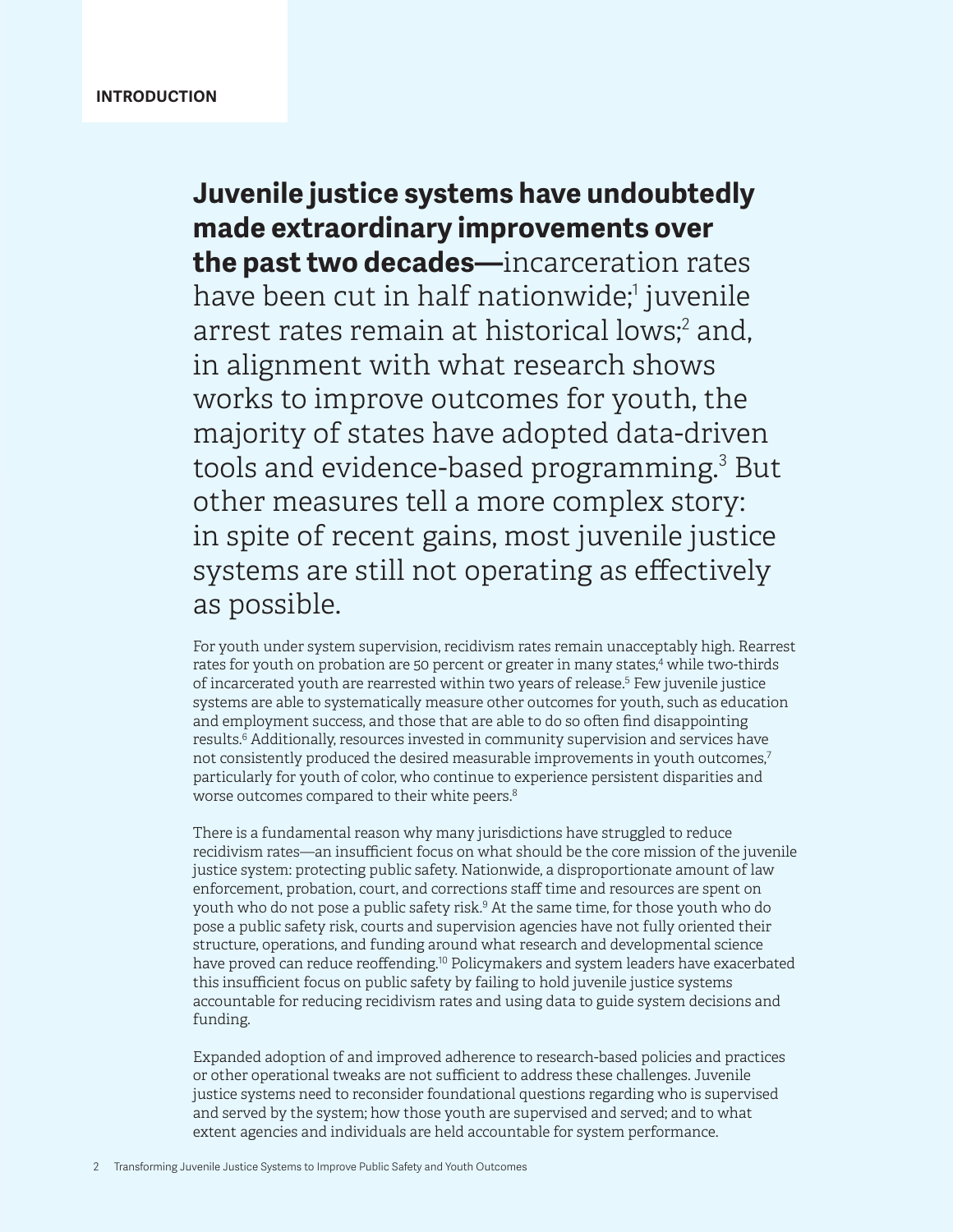To begin tackling these questions, The Council of State Governments (CSG) Justice Center and the Center for Juvenile Justice Reform (CJJR) at Georgetown University\* looked to top professionals in the field. By conducting interviews and focus groups with nearly 50 researchers, national experts, and system leaders,+ the CSG Justice Center and CJJR identified innovative ideas for building upon recent system improvements by reorienting juvenile justice systems to improve public safety and outcomes for youth. The following six strategies that emerged are realistically achievable, cost effective, grounded in research and best practice, and designed to transform how juvenile justice systems currently operate:

- **1. Decriminalize status offenses and automatically divert all youth who commit certain offenses and are screened as low risk from court involvement;**
- **2. Develop professional standards and supports to cultivate a dedicated cadre of juvenile court judges and attorneys;**
- **3. Tie conditions of supervision directly to youth's delinquent offenses and eliminate the practice of filing technical violations of probation and parole;**
- **4. Redefine the primary function of community supervision as promoting positive youth behavior change;**
- **5. Focus case planning and service delivery on strengthening youth's connections to positive adults, peers, and community supports; and**
- **6. Use data and predictive analytics to guide system decisions and hold supervision agencies, courts, and service providers accountable for improved youth outcomes.**

The sections that follow detail the rationale, benefits, and key components of each strategy. Given that transformative change doesn't happen all at once, each section also presents initial steps that state and local leaders can take toward transforming their juvenile justice systems. Finally, leading jurisdictions and organizations that have at least partially adopted these strategies describe—in their own words—why they chose this path, their system improvement efforts, and the impact to date.

\* Throughout this publication, references to field-wide trends and practices that do not include research citations are based on the CSG Justice Center and CJJR's significant collective experience providing technical assistance to state and county juvenile justice systems across the country.

+ See Appendix for a list of the focus group and interview participants.

There is a fundamental reason why many jurisdictions have struggled to reduce recidivism rates—an insufficient focus on what should be the core mission of the juvenile justice system: protecting public safety.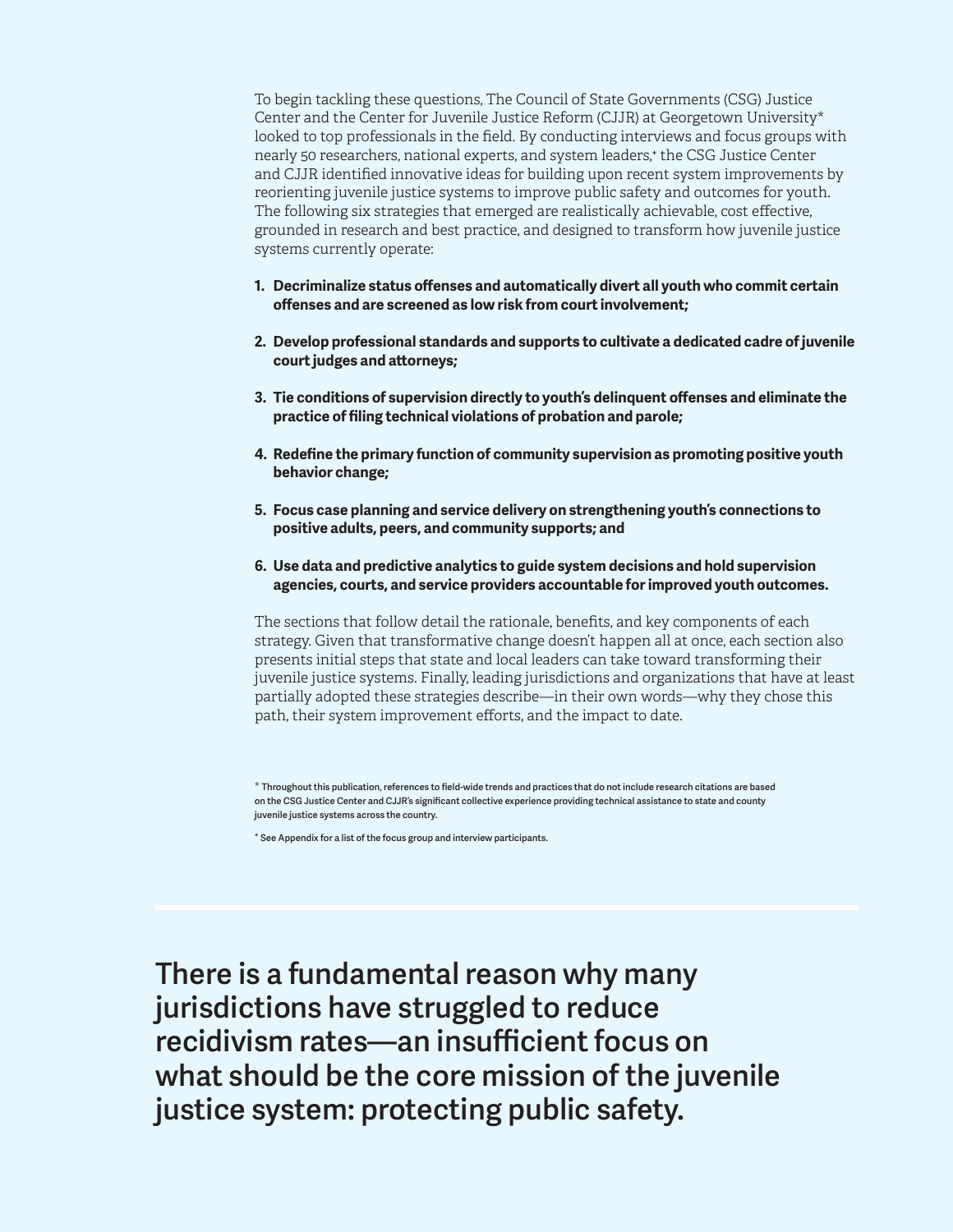#### **STRATEGY ONE**

### Decriminalize status offenses and automatically divert all youth who commit certain offenses and are screened as low risk from court involvement

**M**any, if not most, youth who come into contact with juvenile justice systems do not pose a risk to public safety. In 2014, at least 40 percent of all youth referred to the juvenile court—more than 400,000 young people—committed non-person offenses (e.g., many property crimes, drug offenses, and public order offenses). Another approximately 100,000 young people were petitioned for status offenses—acts that are illegal only when committed by juveniles—including more than 50,000 youth for failing to regularly attend school and thousands more for violations of liquor laws, running away from home, and breaking curfew. In contrast, only 57,000 youth—less than 6 percent of all delinquency cases—were referred for violent offenses.<sup>11</sup> **WHY?**

> Juvenile justice systems' disproportionate focus on youth who commit status and non-person offenses undermines their ability to improve public safety and outcomes for youth in three key ways. First, court involvement and excessive supervision and services for youth who have a low risk of reoffending does more harm than good.<sup>12</sup> Compared to similar peers who are not arrested or are diverted from court, youth who are adjudicated by the juvenile justice system are more likely to be rearrested and less likely to succeed in and complete school.<sup>13</sup>

> Second, court involvement for youth who have a low risk of reoffending takes limited resources away from focusing system interventions on youth whose behavior is actually a threat to public safety.<sup>14</sup> Despite the significant decline in juvenile referrals over the last decade, judges, attorneys, and probation officers in many states and counties are faced with high caseloads composed primarily of youth who have a low risk of reoffending and, as a result, don't have time to fully engage youth and families in system decisions and interventions; thoroughly assess youth's risk and needs; and ensure that youth are matched with effective supervision and services. Similarly, agencies disproportionately funnel limited resources into providing services to youth under system supervision who are low risk because officers feel obligated to address their needs, and these youth are easier to engage and more amenable to treatment than their peers who are higher risk.<sup>15</sup> As a result of this inefficient use of resources, youth in the system at the highest risk of reoffending—up to two-thirds of whom have a mental illness and half of whom have a substance addiction<sup>16</sup>—often don't receive the services needed to reduce their likelihood of future offending.

Third, breaking curfew, drinking alcohol, and skipping school are normative, albeit worrisome, adolescent behaviors that do not necessitate or benefit from court oversight and sanctions. Brain science research has demonstrated clearly that adolescents are developmentally wired to test limits, act impulsively, and overlook the long-term consequences of their actions, and they are easily swayed by their peers. Through this scientific lens, court involvement for youth who commit status and non-person offenses is contrary to a developmentally appropriate approach, which the National Research Council has concluded is fundamental to an effective recidivism-reduction strategy.<sup>17</sup> In fact, longitudinal studies such as Pathways to Desistance show that the majority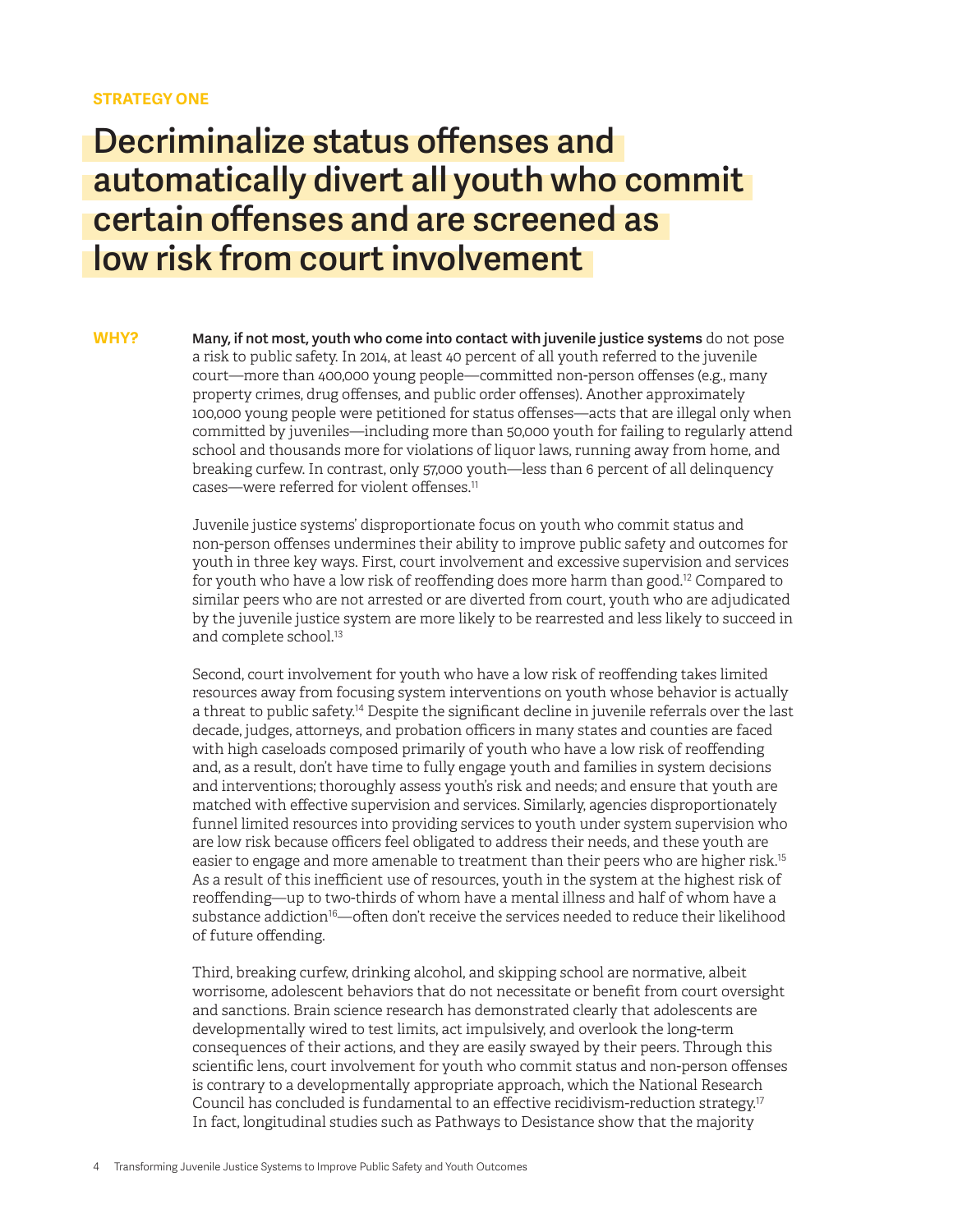of young people will age out of their delinquent behavior with or without system intervention.<sup>18</sup>

Brain science research also shows that youth are relatively insensitive to degrees of punishment and are deterred from misbehavior more by the certainty of consequences than by the severity.<sup>19</sup> However, youth who are adjudicated by juvenile courts for low-level offenses often have to wait weeks or months before any decision is made about their culpability and potential sanctions. Thus, courts can't hold these young people accountable for their actions in a swift and certain way that is likely to encourage them to make different choices in the future.

#### Enact statutory changes to decriminalize status offenses and to require that all low-risk youth who commit certain categories of delinquent offenses are automatically diverted from court involvement **HOW?**

States and counties should prohibit youth from being arrested, charged, adjudicated, or detained for all status offenses. Similarly, jurisdictions should stipulate that all youth who commit certain low-level and non-person offenses—such as vandalism, drug possession, trespassing, and disorderly conduct—are automatically diverted from court involvement if they are also determined to have a low risk of reoffending using a validated risk screening tool. Such absolute policy changes are the surest way to eliminate the negative consequences that court involvement has on youth who have a low risk of reoffending; prevent disparities in law enforcement and supervision decisions across races, ethnicities, genders, and locales; and ensure that public agencies, courts, and service providers devote the majority of system resources to addressing the risk and needs of the small group of youth who pose a public safety risk.

#### Divert youth to needed services through a coordinated approach across service systems and community-based organizations

Youth who commit low-level offenses don't require court oversight or sanctions but may benefit from receiving community-based services to address their physical, behavioral health, educational, and other key needs.<sup>20</sup> Rather than passively relegating courts to the role of de facto service providers because no other single system exists to meet these youth's needs, states and counties should proactively position juvenile justice systems as a gateway to services offered by other systems and community-based organizations. Probation intake and assessment units can guide such connections through the use of validated risk, mental health, substance use, and trauma screenings, which enable quick, data-driven decisions about which youth need more services and how best to employ limited resources across systems. To accomplish this goal, jurisdictions will need to more creatively pool and blend funding streams, programs and services, case planning processes, and staff expertise across the health care, child welfare, education, and behavioral health systems, in addition to drawing upon local community-based supports.

#### Employ restorative justice practices to hold youth accountable in a timely, appropriate way

Youth who are low risk do need to understand and repair any harm caused to victims and communities. Juvenile justice systems can hold youth accountable for their actions in an immediate, developmentally appropriate way through restorative justice practices. These practices—particularly family conferences, victim conferences and mediation, and forms of restitution that don't rely on burdensome fines and fees, such as community service have been shown to reduce recidivism and increase youth and victim satisfaction with the juvenile justice system.<sup>21</sup> Juvenile justice agencies can therefore employ restorative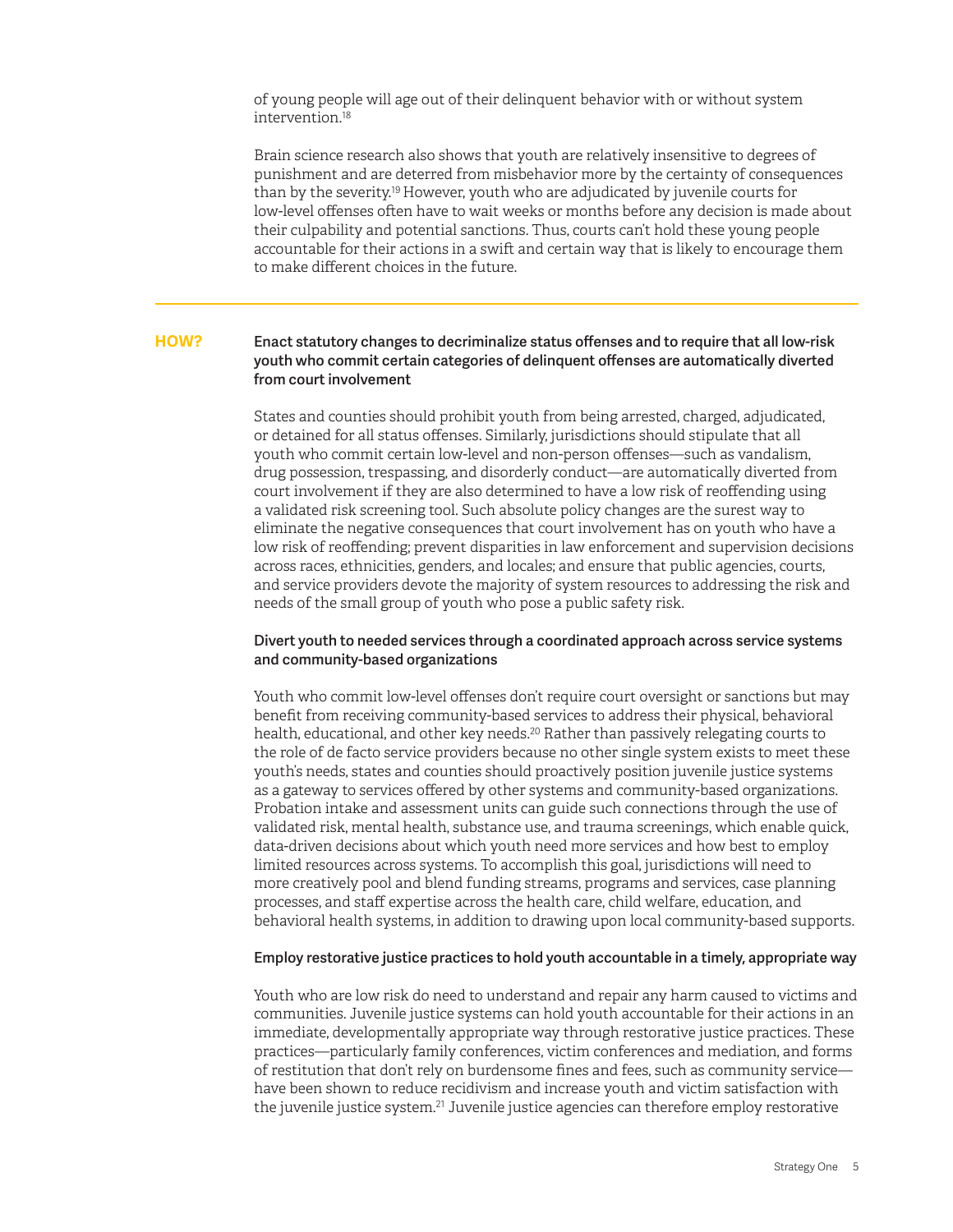justice practices, along with referrals to other service systems, as a far more cost-effective public safety strategy than court involvement and supervision for youth who are low risk, while freeing up limited resources for juvenile justice systems to focus interventions on youth who are high risk.

#### **WHERE TO START?**

State and county leaders may struggle to garner widespread support for automatically diverting all low-risk youth who commit status and non-person offenses from court involvement. They will need time to develop a plan and the capacity for alternative approaches. More immediate steps that jurisdictions can take toward adopting this strategy include:

- Decriminalize truancy. Truancy is by far the largest category of petitioned status offenses, but also the offense least likely to directly endanger the community or youth themselves in ways that warrant court involvement. While school attendance and completion are related to long-term positive outcomes, states like Connecticut<sup>22</sup> and Utah $23$  are increasingly recognizing that families, schools, and communities are better positioned than court oversight and sanctions to motivate and support youth to regularly attend school.
- Use risk and needs screening tools to guide diversion decisions.<sup>24</sup> Jurisdictions that are unable or unwilling to establish automatic diversion requirements in statute can still work to ensure that diversion decisions are made consistently and objectively*.* Risk screening tools are proven to predict the likelihood of reoffending more accurately than professional judgment alone and can help states and counties make data-driven decisions about which youth do not pose a public safety risk and should be diverted from court involvement to other programming.<sup>25</sup> At the same time, states and counties can require the use of validated needs screening tools—including for mental health, substance use, and trauma<sup>26</sup>—to guide decisions about whether to refer youth for further assessments and how best to address their needs through referrals to services offered by other systems and community-based agencies.
- Establish multi-system teams to support diversion efforts. States and counties such as Kentucky,<sup>27</sup> Washington,<sup>28</sup> and Douglas County, Nebraska,<sup>29</sup> have required the establishment of community accountability boards or multi-system team conferences, which include youth and families, to review the cases of youth who commit low-level offenses and to develop case plans for meeting their needs outside of the juvenile justice system. The advantage of this model is that it allows for youth and families to be directly involved in decision-making processes and brings to bear a multi-system perspective, collaboration, and resources to help address their needs.
- Evaluate the use of informal supervision as a diversion strategy. Many states and counties have established informal supervision practices—such as pre-adjudication supervision—to divert youth from court involvement. Unfortunately, such efforts can result in youth who are low risk receiving the same level of system monitoring and services as they would if adjudicated and placed on probation. Jurisdictions should evaluate whether informal supervision practices are more beneficial than diverting youth who are low risk from any form of system supervision and referring them to restorative justice programming and other service systems. If so, states and counties should enact policies that specify offense and risk eligibility criteria for placing youth on informal supervision so that it does not cause net widening and inadvertently divert resources from supervision and services for youth who present a public safety risk.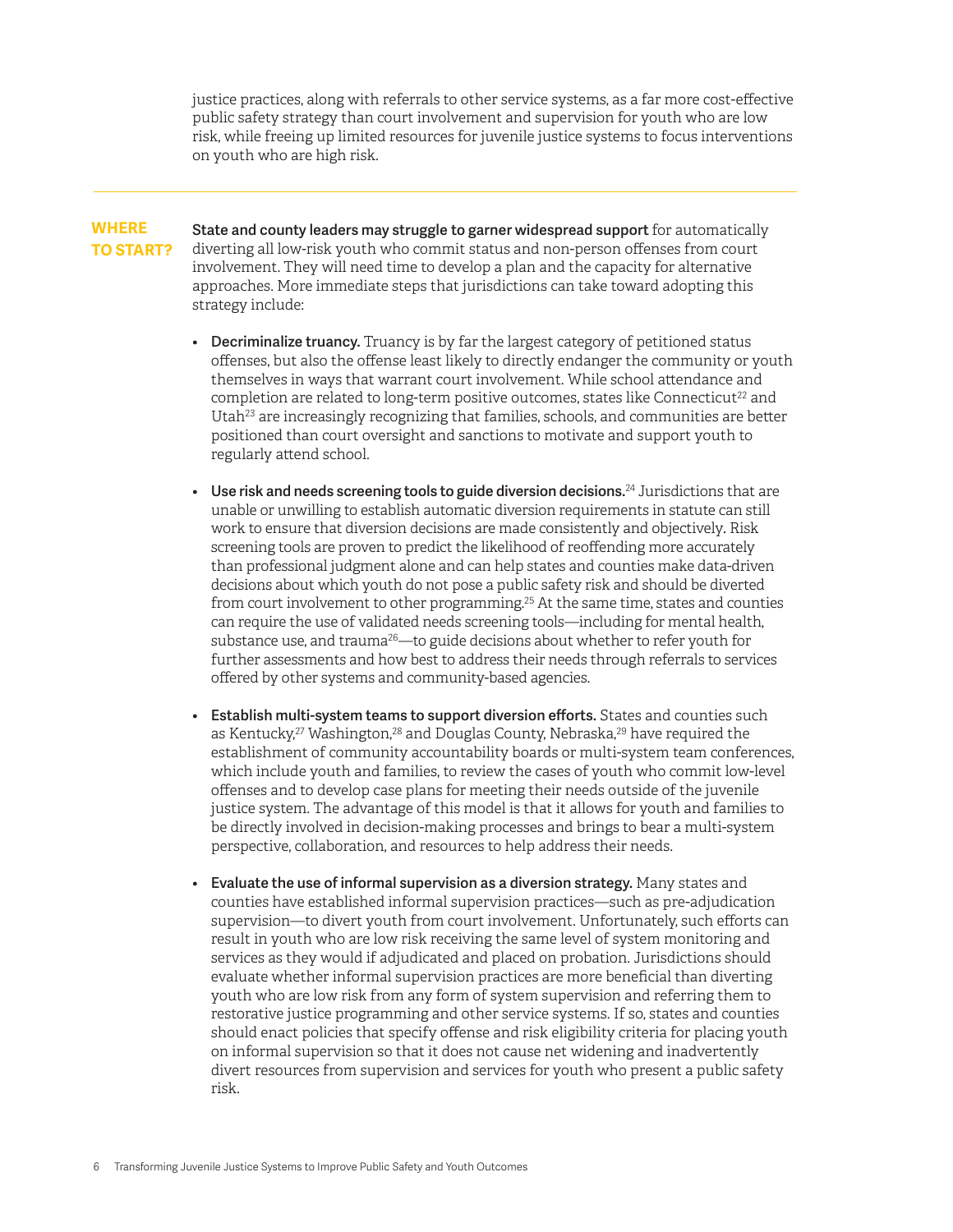### Lucas County, Ohio, Juvenile Court

—Kendra Kec, Assistant Court Administrator

Our efforts are founded on the "my child test"-would we want our own children to be treated in the same way that we are treating youth who come into contact with our juvenile justice system? This guiding question, along with a commitment to restorative justice. positive youth development, and addressing the criminogenic needs of youth under our supervision, challenged us to rethink how we could accomplish our mission to maintain public safety while caring for, protecting, treating, and guiding those who come before the court. After 12 years of using an objective screening tool to make detention decisions and steadily reducing our reliance on detention as a result, court officials questioned whether each arrested youth needed to be processed through secure detention. More generally, we questioned whether many youth who were brought before the court needed formal system supervision at all.

Lucas County Juvenile Court officials then convened a group of judges, probation staff, prosecutors, defenders, and other community partners to create an alternate path for arrested youth. Through staff restructuring and small grants, we opened the Assessment Center in 2013, which serves as a family friendly, non-secure processing center for youth who are charged with low-level offenses. Under the leadership of the Toledo police chief, police officers are trained to transport any youth who is taken into custody for a nonviolent misdemeanor or status offense to the Assessment Center rather than to detention. Once at the Assessment Center, youth meet with case officers—many of whom are social workers—who screen them for (1) mental health and substance use issues using the Global Appraisal of Individual Needs Short Screener; (2) risk of reoffending using the Ohio Youth Assessment System screening tool; and (3) health needs using a public health screening tool.

The results of screenings administered at the Assessment Center, along with meetings with the parent or guardian, are used to determine—with prosecutor approval—if a case should be filed for

court processing. After years of moving toward more objective decision making, we concluded that we could best protect public safety, support youth and families, and use our limited resources most efficiently by not placing youth who commit misdemeanor offenses on court-ordered probation. Instead, staff at the Assessment Center link youth to community-based services as necessary, thereby redirecting them from further involvement in the juvenile justice system. Services that youth and their families may receive without court involvement include, but are not limited to, victim mediation, restorative justice circles, mental health and substance addiction treatment, and family violence interventions. Additionally, Family Navigators, a program operated by a local nonprofit and located inside the court, employs parent ambassadors who have had a family member in the system to provide support, compassion, and understanding for families as they cope with a youth's contact with the system. If youth are screened as requiring some form of agency oversight, they receive minimal supervision from officers in the Misdemeanor Services unit, who are trained to use motivational interviewing and strengths-based techniques to encourage families to participate in recommended services.

To date, Assessment Center staff have administered more than 4,000 screenings of youth who were arrested for nonviolent misdemeanors or status offenses. More youth are now processed at the Assessment Center than at secure detention. Additionally, given that youth who commit misdemeanor offenses are no longer placed on court-ordered probation, officer caseloads have dropped dramatically, enabling them to carry small caseloads (an average of 15 youth per officer) and devote more time and resources to the higher-risk youth who have felony charges and pose a greater public safety risk. Since we began deploying our resources more strategically to serve higher-risk youth on community supervision in 2013, we have seen a 47-percent decline in the number of Lucas County youth who are incarcerated.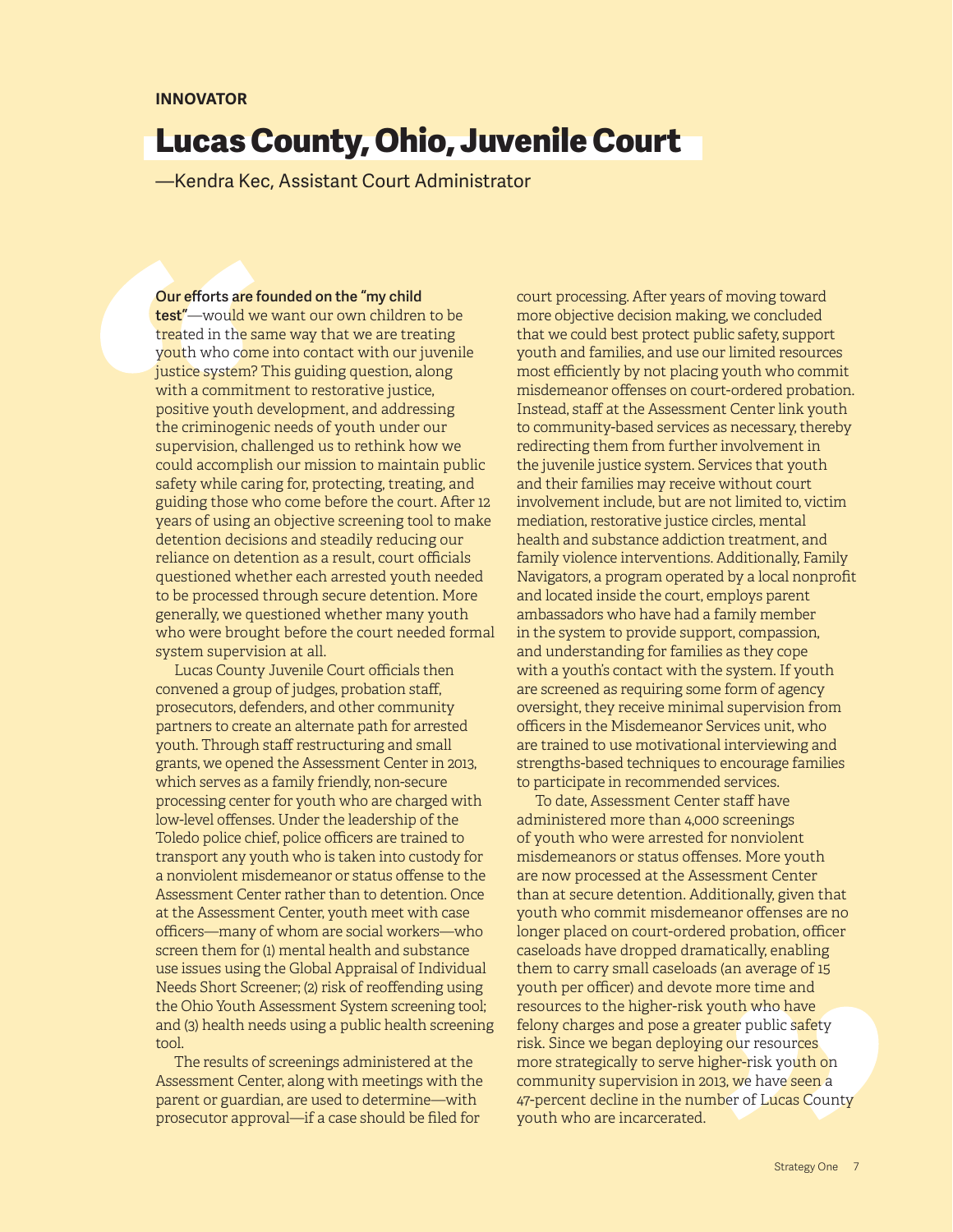#### **STRATEGY TWO**

### Develop professional standards and supports to cultivate a dedicated cadre of juvenile court judges and attorneys

Specialized juvenile courts have been widely instituted throughout the country, but significant inconsistencies exist in how youth experience the courts and whether their involvement is conducive to improved public safety and youth outcomes. Some of these inconsistencies are driven by differences in how statutes define delinquent behavior and dispositional options for responding to that behavior. However, most of the variability in juvenile court operations stems from the wide range of experience, knowledge, and resources of the professional staff who are assigned to juvenile courts. **WHY?**

> In most jurisdictions, the prosecuting attorneys and public defenders assigned to the juvenile court are some of the least experienced in their offices; these assignments are used as a training ground for new lawyers to learn state laws, rules of procedure, and trial techniques. When the attorneys assigned to juvenile court gain enough experience to "move up" to a higher-level adult felony court assignment, another lawyer is rotated into the juvenile court to take their place. This phenomenon is also generally true in judicial assignments to the juvenile court. Judges are rotated to give them experience on the bench as they prepare for assignment into divisions that are deemed more prestigious and of greater importance than juvenile court, such as criminal and civil courts.

> Juvenile court judges and lawyers do bring substantial experience and skills to their assignment; however, what they typically do not bring is either an expressed interest in the juvenile court as a precondition to their assignment or a desire to remain in that assignment for an extended period of time. This situation is compounded by a general lack of attention to both pre- and in-service training for judges and lawyers who are assigned to the juvenile court.

Due to the norms surrounding assignments to and training for juvenile courts, judges and attorneys often lack the skills needed to understand the root causes of youth's delinquent behavior and how best to engage youth and families in the court process. They are also left with little time or incentive to innovate and invest in improvements to juvenile courts. The result is a juvenile court experience for youth and families—as well as court personnel—that is inconsistent, impersonal, and often results in case dispositions for youth that do not provide the appropriate level of supervision and services needed to reduce recidivism.

#### Enact or modify judicial rules and regulations to allow for the dedicated assignment of qualified judges to the juvenile court **HOW?**

Judicial assignments and rotations are usually governed by state rules of court procedure and provisions of judicial administration, which are developed by the state supreme court or state bar committees and then promulgated by rules or, in some instances,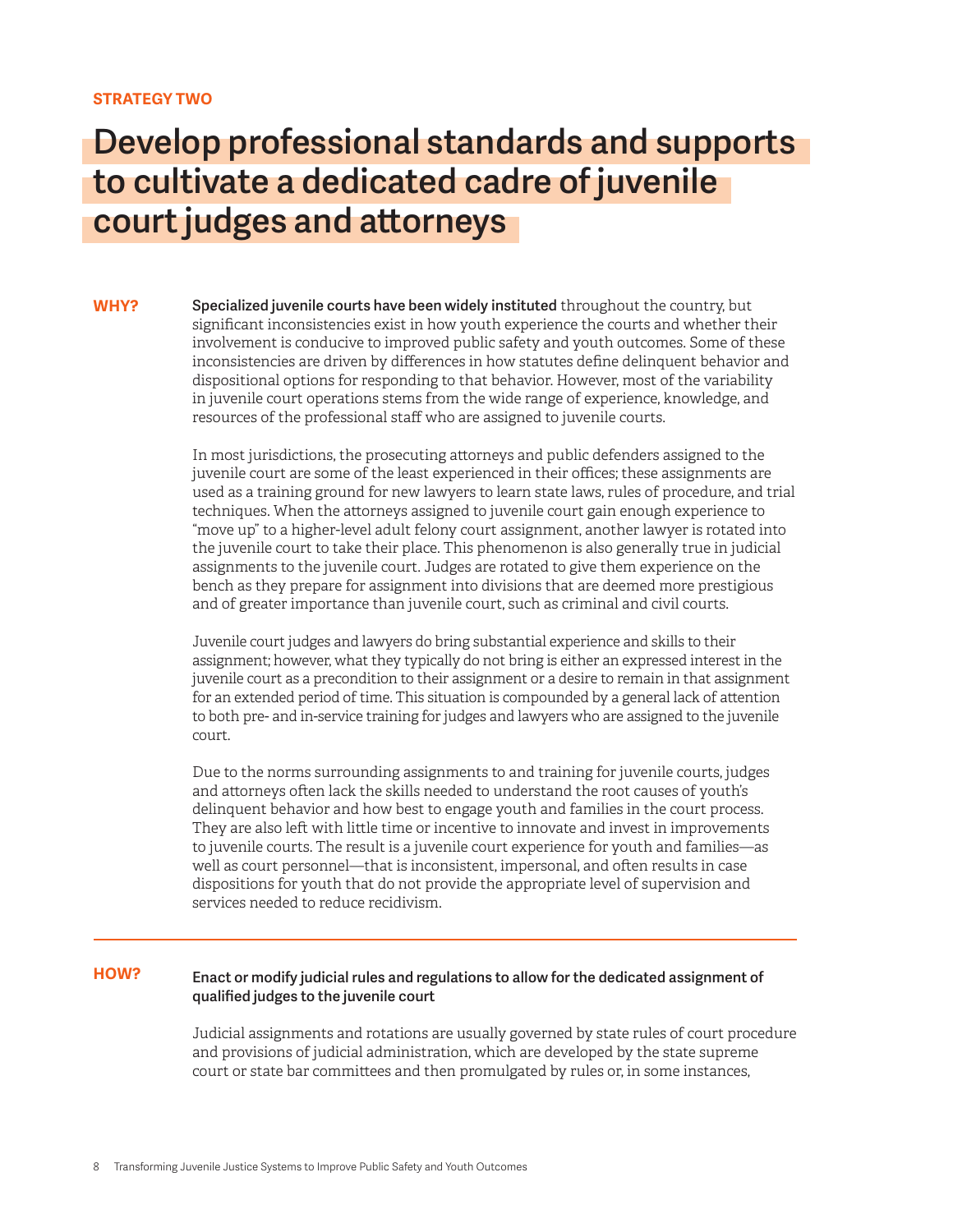by state law. As such, jurisdictions should seek to adjust rules of court procedure and judicial administration provisions to create a pool of committed and experienced juvenile court judges. For example, through a process established in North Carolina's court rules, judges are encouraged—but not required—to become certified to serve on the juvenile court through completion of a core curriculum and a certain number of hearings in the juvenile court.<sup>30</sup> Other jurisdictions may establish standards for the length of assignment to the juvenile court and the frequency of rotation to other assignments, with interested judges and attorneys acting as champions in drafting and promoting needed changes. California court rules, for example, require appointment to the juvenile court for a minimum of three years, instructing the presiding judge to consider the judge's interest in the juvenile court. Research, youth and family testimony, court personnel input, and other evidence of the need for proposed changes should be collected to support how such standards are developed and implemented in specific jurisdictions.

#### Establish dedicated juvenile divisions within state prosecuting attorney and public defender offices

Prosecutors and public defenders should establish specialized juvenile divisions in which lawyers are assigned for extended periods of time and/or hired with the intent and expertise necessary to work in that division. If feasible, jurisdictions should also set experience requirements and minimum time commitments for juvenile court service. Such requirements can not only ensure that attorneys are equipped to handle cases effectively, but also increase the prestige of juvenile representation in ways that encourage prosecutors and defenders to specialize in juvenile court practice. For example, the Juvenile Division of the San Francisco, California, Public Defender's Office recruits experienced defenders from its main office who have expressed a commitment to long-term work in the juvenile court. These efforts are also supported by California Assembly Bill No. 703,<sup>31</sup> which requires a minimum amount of experience for counsel who represent youth in delinquency proceedings. Likewise, the Juvenile Division of the Miami-Dade County, Florida, Public Defender's Office has multiple attorney specialists in juvenile law and two full-time training attorneys who are assigned the more serious juvenile delinquency cases and provide ongoing support to newer juvenile defenders. On the prosecution side, in Cook County, Illinois, assistant state's attorneys must commit to three years of family law service and be trained on both the Illinois Juvenile Court Act and restorative justice principles.

#### Develop robust training for judges, prosecutors, and public defenders who are assigned to juvenile courts

States should require both pre- and in-service specialized training for juvenile court judges, not just on the law and rules of procedure, but also on youth development and the use of risk and needs assessment tools. Jurisdictions should also institute advanced, ongoing training for prosecutors and public defenders assigned to the juvenile court, allowing lawyers to build a career and develop a national presence in this area of practice. This shift toward formalized training is supported by the National Council of Juvenile and Family Court Judges (NCJFCJ), the National Juvenile Defender Center (NJDC), and the National District Attorneys Association (NDAA). The NDAA also recommends that all prosecutors given charge of juvenile delinquency cases receive specialized training, $32$  including a focus on adolescent brain science; youth development; family dynamics and engagement; risk and needs assessment tools; treatment approaches; and special populations such as commercially sexually exploited children, crossover youth, LGBTQ youth, and youth who are charged with sex offenses.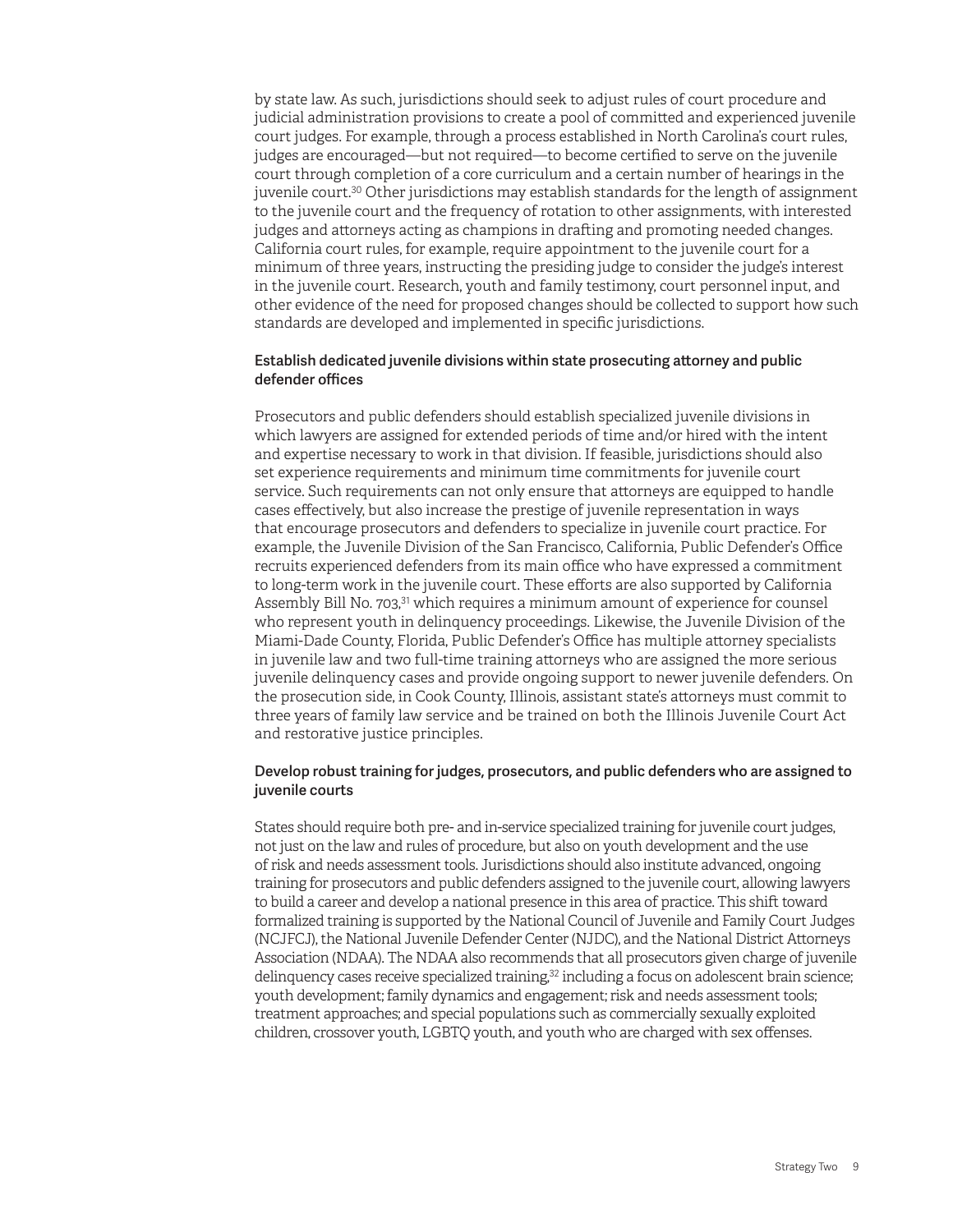States and counties may not have immediate support and resources for wholesale changes to how juvenile courts are staffed and structured. Initial steps that system leaders can take to move in this direction include: **WHERE TO START?**

- Review current practices for appointing and assigning judges and lawyers to the juvenile court. As a starting point, system leaders should identify any state provisions regarding the assignment of judges or other judicial staff to juvenile courts and consider how to strengthen them to create a more dedicated, experienced staff. The policies and practices of prosecutor and public defender offices should also be examined for any language about assignments to juvenile or family courts. Presiding judges, lead prosecutors, and lead defense attorneys may clarify whether any informal policies or procedures exist regarding the assignment of staff to juvenile or family courts.
- Assess the content knowledge and skills of juvenile court personnel. Jurisdictions should survey or interview judges, attorneys, and other court staff to gauge their competency with respect to juvenile justice and youth development research and best practice. This effort should also incorporate direct input from youth and families regarding their interactions with juvenile court staff to identify areas where court personnel can improve their service delivery. Ultimately, information from this assessment should be aggregated, analyzed, and compared with established quality standards to identify areas for improving judicial and attorney assignment, training, and support policies and practices.
- Evaluate training for juvenile court judges and lawyers and develop a training improvement plan. Training is available for juvenile court judges and lawyers in virtually every state; what is unknown is the quality of this training. Jurisdictions should identify training standards for juvenile court personnel; catalog existing training opportunities for judges and lawyers, whether sponsored at the local, state, or national level; and institute pre- and post-training surveys to measure the satisfaction of court personnel with current trainings and their desire for further professional development. Subsequently, system leaders should use this feedback to facilitate a coordinated effort in partnership with state bar committees, local bar associations, and prosecuting and public defender attorney associations to develop needed enhancements to training for attorneys and judges who are assigned to the juvenile court.

"The impact of having dedicated juvenile court practitioners and professional standards that guide their work has extended beyond the courtroom to shape statewide policies and practices for improving outcomes among our most vulnerable youth and families."

– Honorable Amy Nechtem, Massachusetts Juvenile Court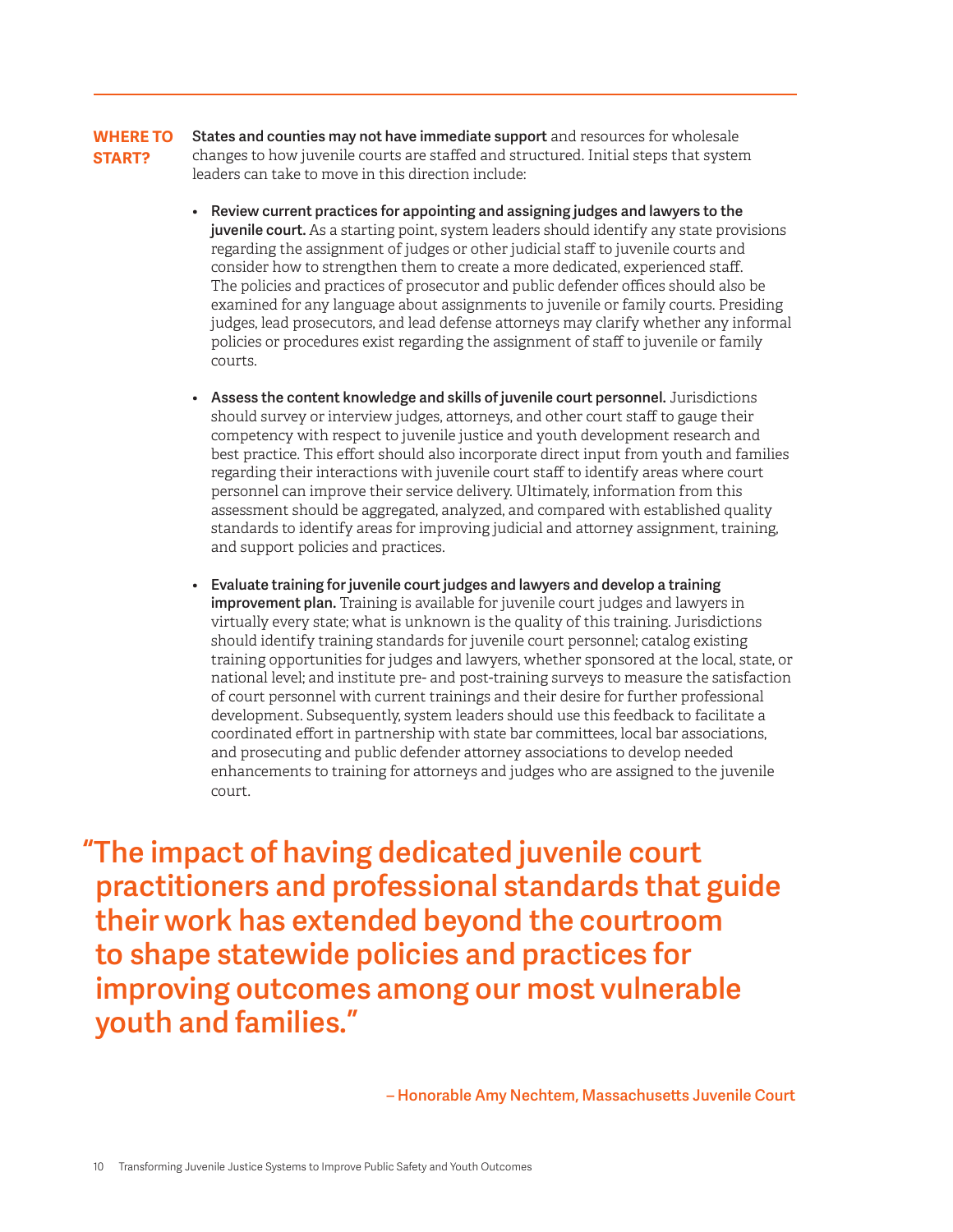### Massachusetts Juvenile Court

—Honorable Amy Nechtem, Chief Justice

Professionalization is endemic to our system and integral to supporting the high standards of care needed to effectively serve the children and families who come before Massachusetts courts. Massachusetts has the benefit of a statewide juvenile court, overseen by a chief justice and a deputy court administrator. As established by statute, the Juvenile Court Department is housed within the larger umbrella of the Massachusetts Trial Court. This unique structure allows the trial court to set statewide policies on issues of general applicability and leaves the individual court departments to set policies, practices, and rules pertaining to their specialized operations and subject matters.

Massachusetts has 41 judges appointed specifically to serve the Juvenile Court Department. These well-qualified, experienced professionals are appointed to the bench only after displaying aptitude for working with youth and families. The same level of dedication is true of our clerk magistrates and district attorneys, specialized probation officers, and the highly trained and certified attorneys who practice in our courts. The children before our courts receive the benefit of judges who understand the impact of trauma on adolescent development and probation officers who are trained in the principles of positive youth development.

In addition to the statewide oversight that comes with having a chief justice, the cohesiveness of the Massachusetts Juvenile Court Department allows us to establish uniform guidelines for matters such as violation of probation proceedings and time standards, as well as conduct statewide, cross-system conferences and trainings on relevant and cutting-edge topics,

such as advancing positive youth development, addressing racial and ethnic disparities, identifying commercially sexually exploited children, and developing best practices for youth and families who have mental health needs and substance addictions. Furthermore, each of our juvenile court locations houses a state-funded court clinic staffed by qualified mental health experts.

Having a statewide system of professionals dedicated to juvenile justice and child welfare has also fostered collaboration not only across the Juvenile Court Department but also with the state child welfare and juvenile justice agencies, district attorneys, public defenders, police, schools, and countless other entities and agencies that serve youth and families in the Commonwealth. Such collaboration has enabled the creation of the Massachusetts Child Welfare and Juvenile Justice Leadership Forum, a first-in-the-nation collective impact group of government and nonprofit agencies working toward improving the juvenile justice system and other systems that serve our children and families by employing results-based leadership strategies. Through the Juvenile Court Department, another multidisciplinary group of juvenile justice professionals published a report that examined Massachusetts laws in light of national research on adolescent brain development and considered how best practices could be used in formulating juvenile dispositions.<sup>33</sup> In these ways and many more, the impact of having dedicated juvenile court practitioners and professional standards that guide their work has extended beyond the courtroom to shape statewide policies and practices for improving outcomes among our most vulnerable youth and families.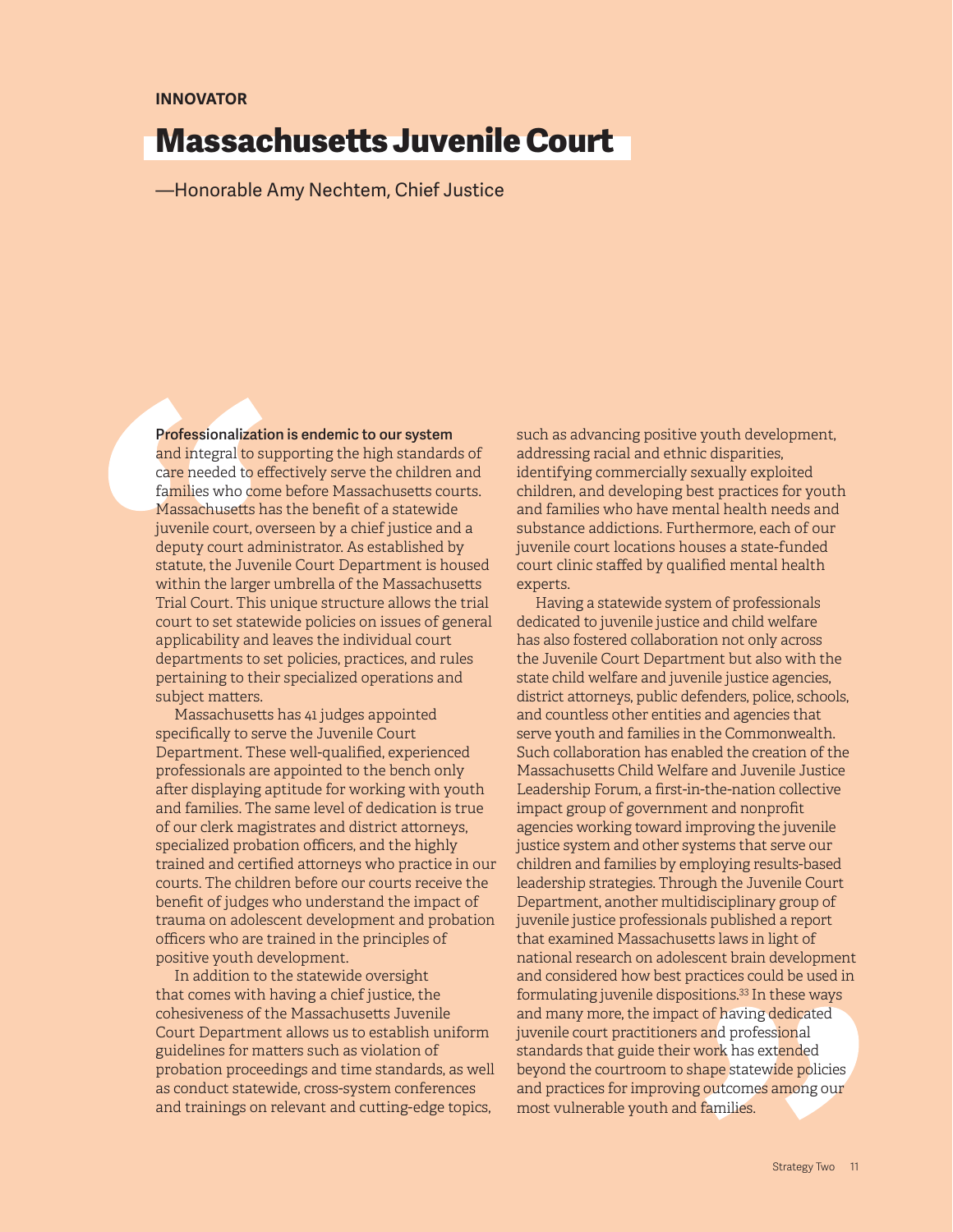#### **STRATEGY THREE**

### Tie conditions of supervision directly to youth's delinquent offenses and eliminate the practice of filing technical violations of probation and parole

Each year, more than 400,000 youth are placed on community supervision and required to comply with standard conditions that typically include regularly attending school, abiding by a curfew, not using alcohol or drugs, attending supervision appointments, and participating in services. While well intentioned, juvenile courts and probation and parole agencies' current approach to the imposition and enforcement of these conditions detracts from, rather than enhances, public safety. **WHY?**

> Standard conditions of supervision typically neither address the root causes of youth's delinquent behavior nor ameliorate the harm caused to victims and communities. Research shows that juvenile justice systems can most effectively reduce recidivism by addressing the criminogenic needs that drive youth's delinquent behaviors, predominantly antisocial attitudes, behaviors, and peers.<sup>34</sup> When courts and supervision agencies invest significant time and resources into monitoring and enforcing youth's compliance with general supervision conditions rather than on identifying their specific criminogenic needs—which may be unrelated to these conditions—it undermines the ability of these institutions to match youth with the most effective level and type of supervision and services. At the same time, few jurisdictions regularly impose conditions that are directly related to youth's offenses, such as requiring youth to participate in skill-building programs or restorative justice practices that address the causes and effects of their delinquent behavior.

> The establishment and enforcement of standard supervision conditions also sets many youth up for failure. Most jurisdictions impose a laundry list of supervision conditions that a typical adolescent might have difficulty complying with consistently for 6 to 12 months, an average probation term. Thus, it's even more unrealistic to expect youth on community supervision to meet these conditions when they often became involved with the juvenile justice system in the first place because they lack strong familial support; attend schools where chronic absenteeism is a common problem; and live in communities where prosocial activities and access to services and structural supports, such as transportation to probation appointments, may be severely limited.<sup>35</sup>

> When youth fail to fully comply with the conditions of their supervision, they often receive technical violations. In fact, in 2014, the largest single offense category of adjudicated juvenile cases—approximately 56,000—was for obstruction of justice, which primarily includes violations of court orders, such as conditions of probation or parole.<sup>36</sup> These technical violations needlessly clutter court dockets, preventing judges and attorneys from focusing on youth who commit serious and violent offenses. Additionally, judges feel obliged to hold youth accountable for not complying with court mandates, which frequently results in youth—particularly those who are low risk—receiving more intensive, costly, and potentially harmful forms of system supervision. For example, in 2015, youth who were detained for committing a technical violation as their most serious offense comprised almost 25 percent of all detentions nationwide. Similarly, almost 15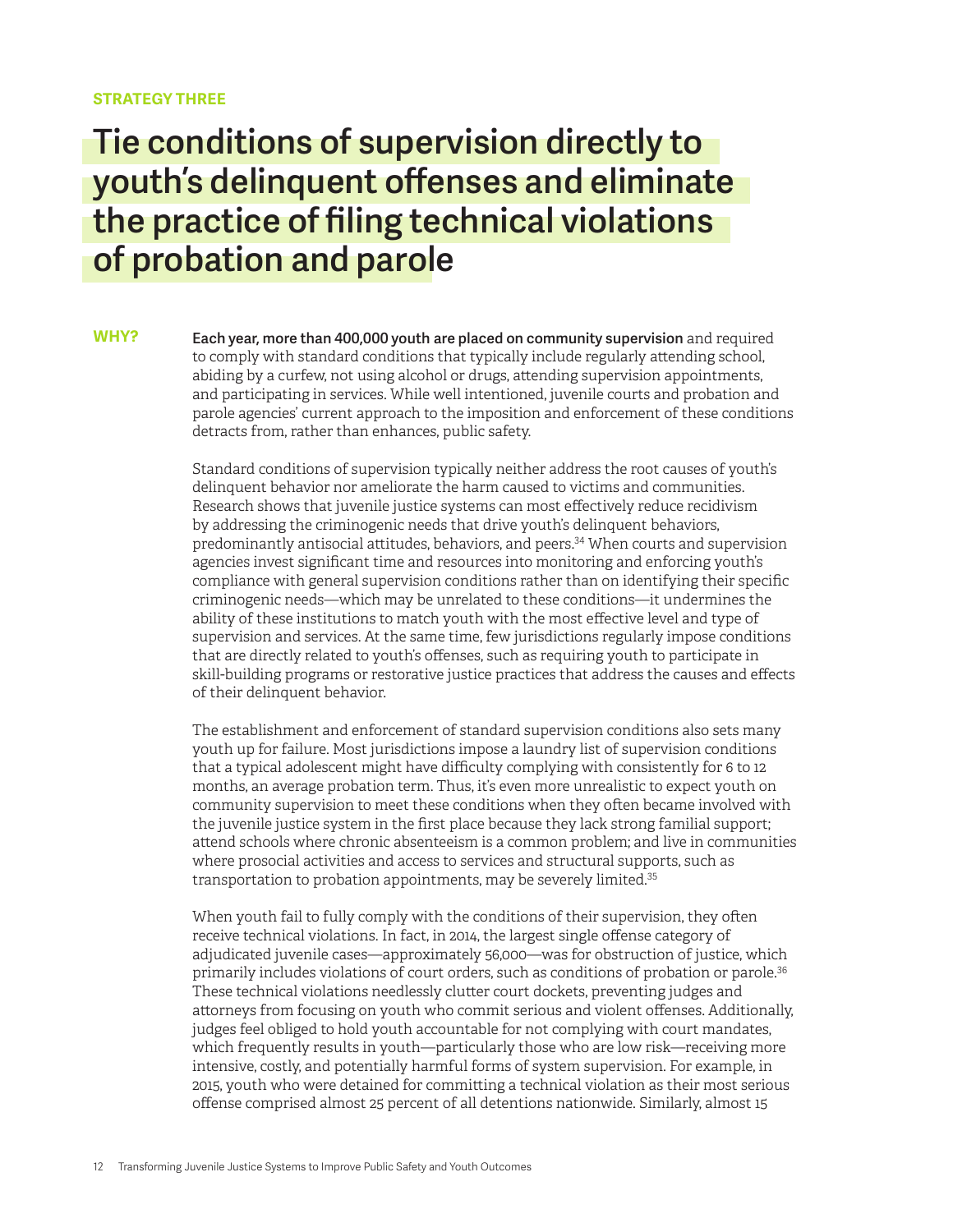percent of all commitments to state custody were for youth who received technical violations.<sup>37</sup>However, there is little to no research indicating that detaining youth who commit technical violations is an effective sanction or deterrent. In fact, research shows that incarcerating youth, particularly those who don't have a high risk of reoffending, has a negative impact on their chances of future offending and educational achievement.<sup>38</sup>

#### Impose only those conditions of supervision that directly address the causes and impact of youth's delinquent offenses **HOW?**

Courts and probation and parole agencies should eliminate the imposition of all standard conditions of supervision that are not expressly designed to reduce recidivism. Instead, youth should be required only to participate in supervision and services that directly address their criminogenic needs so that they, as well as courts, supervision officers, and service providers, can focus their attention and resources on activities most likely to improve outcomes for youth. At the same time, youth should be mandated to participate in restorative justice practices that directly address the specific harm they have caused to victims and communities.

#### Address noncompliance through graduated responses rather than technical violations

If minimal or no supervision conditions are imposed, the practice of issuing technical violations becomes moot, and youth are only at risk of receiving more restrictive forms of system supervision if they commit a new offense. If conditions are still enforced and youth fail to comply, agencies should view such failures as a normal part of adolescent development and can seek to address youth's noncompliance through a continuum of appropriate, graduated responses, such as working with families to limit youth's privileges, increasing supervision contact, and requiring additional restorative justice activities. Graduated response systems can ensure that such sanctions are swift, certain, consistently applied, and proportionate to youth's risk of reoffending and the frequency and severity of their misbehavior. Such responses are more likely to effectively hold youth accountable and reduce recidivism than further court oversight and sanctions.<sup>39</sup>

#### Hold system agencies accountable for youth's noncompliance

When youth are consistently noncompliant with any limited conditions of supervision that are imposed, courts and juvenile justice agencies should reexamine whether those conditions, as well as supervision and services, are appropriate to begin with. Most juvenile justice systems now employ validated risk and needs assessment tools to identify youth's risk of reoffending and criminogenic needs, but few use these tools properly and consistently to ensure that youth are matched with the right level and type of supervision and services to address the underlying causes of their behavior. Research and state experience show that youth who receive either a higher or lower level of supervision than warranted based on their assessed risk of reoffending are more likely to recidivate.<sup>40</sup> Thus, agencies should view youth's noncompliance as a signal that they need to revisit their assessment of youth's risk and needs, develop revised case plans, and adjust the level and type of supervision and services accordingly. Policymakers should also require systems to collect, analyze, and report data on appropriate supervision and service matching to improve the likelihood that future court and agency decisions will improve public safety and youth outcomes from the outset.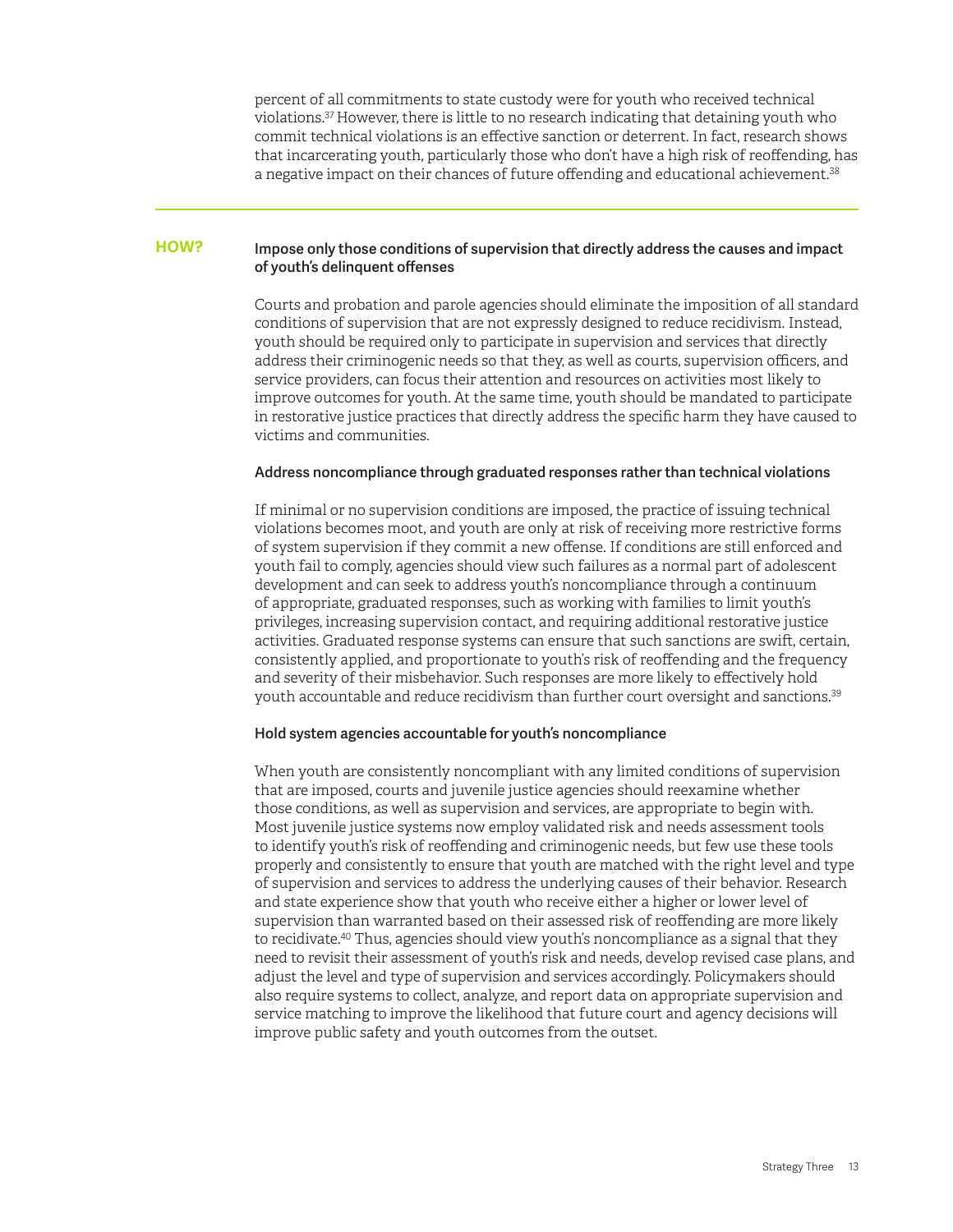"Accountability and Incentives Management is taking root and contributing to systemic change in how our staff think about technical violations.

—Sam Abed, Maryland Department of Juvenile Services

Courts and probation and parole agencies may hesitate to eliminate or significantly curtail supervision conditions given their centrality to current operations. States and counties can take initial steps to reorient their approaches to holding youth accountable, and ensure that resources are used more efficiently to improve public safety, by adopting the following policies and practices: **WHERE TO START?**

- Establish conditions of supervision that are developmentally appropriate. Courts and probation and parole agencies that remain committed to imposing a general set of supervision conditions should at least strive to ensure that youth under system supervision can realistically comply. As such, conditions should be limited in number and scope; written so that youth and their families can readily understand them; flexible enough to allow for mistakes and uneven progress; measurable; and, ideally, developed collaboratively with youth and families.<sup>41</sup>
- File technical violations only when all other options have been pursued. Jurisdictions that are reluctant to eliminate the practice of filing technical violations should establish specific criteria for when supervision agencies are permitted to file a technical violation with the court and risk pushing youth deeper into the juvenile justice system. These criteria should include the exhaustion of all graduated sanctions in the community, including enhanced supervision, service, and family engagement strategies, and instances when youth are at risk of harming themselves or others. Jurisdictions like Multnomah County, Oregon, and Allegheny County, Pennsylvania, have established such systems that rely on the use of incentives to promote positive behaviors and a continuum of sanctions that are proportionate to youth's risk of reoffending and the frequency and severity of their noncompliance.<sup>42</sup>
- Ban the detention and incarceration of youth for technical violations of probation and parole. Given that the broadly based use of detention and incarceration lacks research support as an effective punishment or deterrent, and has potentially negative impacts on youth's chances of future offending, states and counties should enact policies that ban the use of facility stays in response to technical violations—both before and after disposition—unless youth are at imminent risk of harming themselves or others. Instead, jurisdictions should reserve the use of such costly interventions for youth who have a high risk of reoffending or committing violent offenses and require residential treatment. As an alternative, systems can employ intensive supervision and service strategies, such as electronic monitoring, reporting centers, short-term respite care, and wraparound family services (all potentially funded through savings from the reduced use of detention and incarceration), to address youth's noncompliance and criminogenic needs.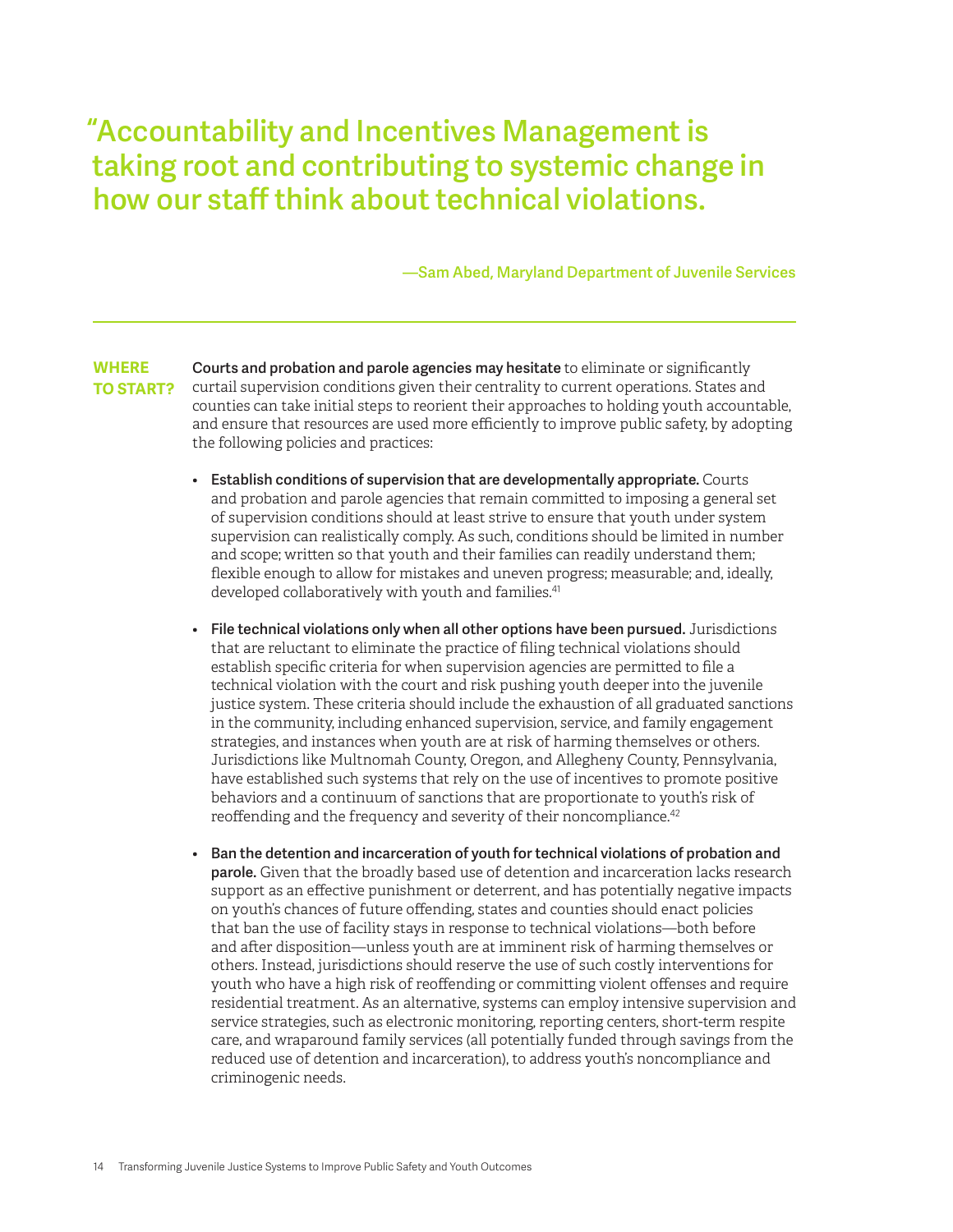### Maryland Department of Juvenile Services

—Sam Abed, Secretary

In 2016, the Maryland Department of Juvenile Services (DJS) implemented a graduated response system called Accountability and Incentives Management (AIM). The goal of AIM is to encourage staff to hold youth accountable for their actions without unnecessarily pushing them deeper into the justice system. To accomplish this goal, AIM incorporates incentives that promote positive youth behaviors along with prompt, relevant responses to youth's infractions of court-ordered supervision conditions.

The development of AIM grew out of a study we conducted to understand why we had been unable to reduce the number of youth who were committed to residential facilities despite a 40-percent decline in referrals to our department. The study showed that out-of-home confinement was not being reserved for Maryland's highest-risk youth; instead, youth were more than twice as likely to be committed to a facility for a technical violation than for a violent felony. Additionally, the odds youth were committed varied considerably from county to county, which not only was an inefficient use of resources but also created racial, gender, and geographic disparities in the use of out-of-home placement.

In response to these inconsistencies, we developed AIM by following the example of other jurisdictions that have established graduated response models and by engaging policymakers, managers, and front-line staff from DJS and external partners to inform its development. Implementing AIM involves:

- 1. Using an infraction determination guide to reserve the most extreme sanctions only for youth whose behaviors have a significant impact on public safety;
- 2. Categorizing noncompliant behaviors as minor, moderate, or serious infractions by weighing their relation to the underlying offense, victim impact, and community safety;
- 3. Providing case managers with a range of developmentally appropriate options to manage youth behavior through a sanctions grid that accounts for the seriousness of the infraction and the youth's supervision/risk level;
- 4. Applying a consistent and fair approach while offering flexibility to handle special cases; and
- 5. Pairing sanctions with incentives for behaviors that demonstrate progress on compliance and treatment goals, prosocial involvement, and the development of skills that address the underlying causes of youth's delinquent behaviors.

The rollout of AIM required a significant commitment to training our staff and automating the graduated response system to integrate with our case management system, thereby supporting consistent documentation and tracking. The resulting data trends gleaned from the case management system help DJS leadership determine ongoing training needs, monitor whether sanctions are applied consistently across the state, and better understand the elements of successful community supervision.

Thus far, AIM is taking root and contributing to systemic change in how our staff think about technical violations and their role in supporting youth to achieve success as opposed to only sanctioning them for their misbehavior. We continue to experience declines in the number of youth entering the system, reductions in juvenile detention admissions, and, more recently, declines in the number of youth who are committed to facilities—thanks in part to AIM.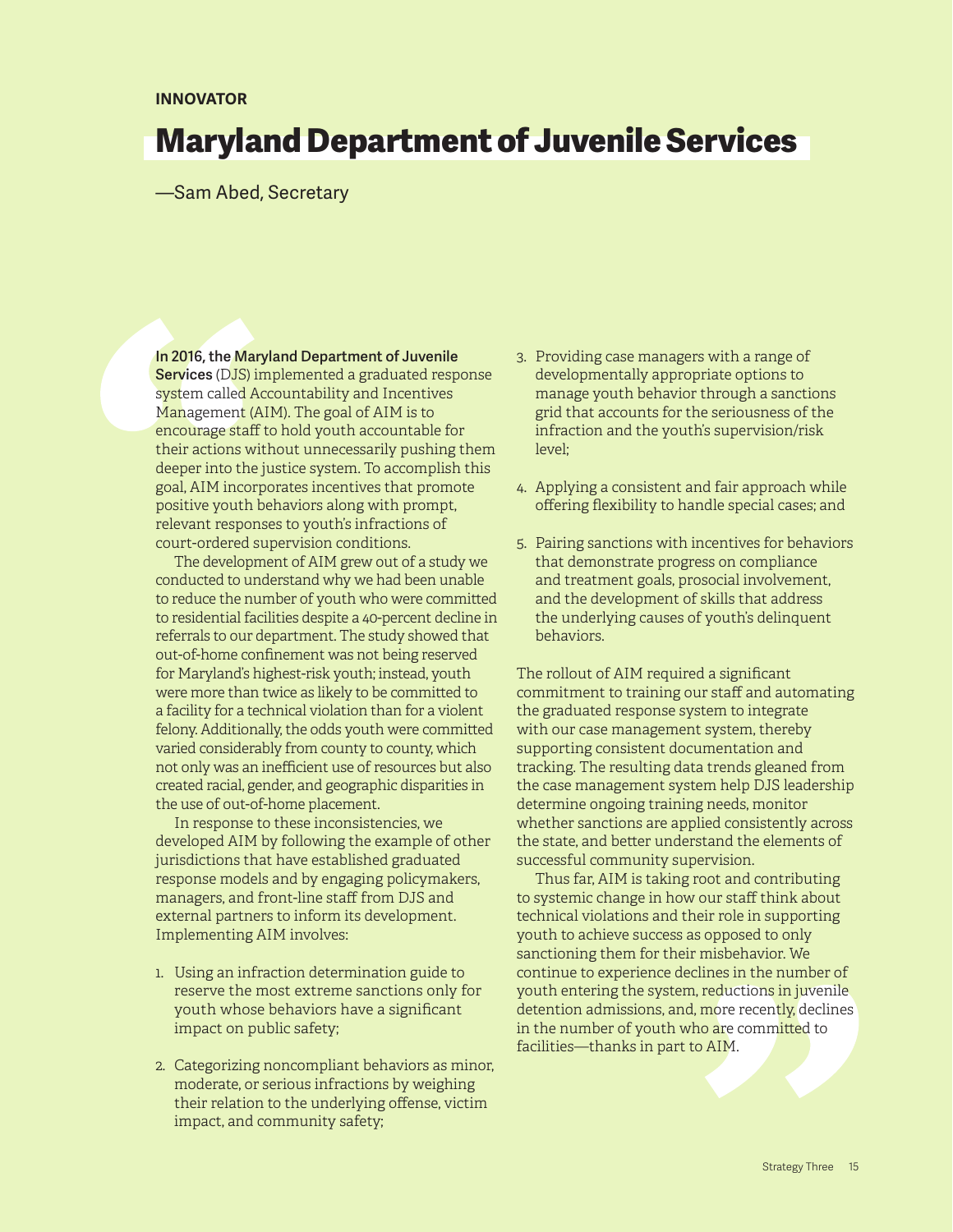#### **STRATEGY FOUR**

### Redefine the primary function of community supervision as promoting positive youth behavior change

Given that juvenile justice approaches emphasizing surveillance, compliance, and external control are not effective at reducing reoffending, traditional forms of community supervision have minimal impact on enhancing public safety.<sup>43</sup> Indeed, one meta-analysis of community supervision studies found that probation supervision did not impact recidivism any more than sanctions like community service or fines.<sup>44</sup> Community supervision should instead be geared toward not only holding youth accountable for their actions but also promoting positive behavior change by identifying and addressing the criminogenic needs (e.g., antisocial or procriminal attitudes, substance use, and negative peers) that underlie their delinquent offenses.<sup>45</sup> **WHY?** 

> Unfortunately, in most states and counties, community supervision officers are tasked with a litany of surveillance activities that do not focus on criminogenic needs, such as conducting curfew checks, enforcing drug screens, reviewing electronic monitoring compliance, and checking in with families, educators, employers, and providers to confirm youth's attendance and participation in prescribed programs and services. Moreover, officers are often not trained or well versed in the language of effective interventions such as cognitive behavioral therapy and family-strengthening approaches,<sup>46</sup> and even when taking on a more therapeutic role, may provide or refer youth to services that are not well matched to their needs or have any demonstrable impact on enhancing public safety. And when they do connect youth to effective services like cognitive behavioral therapy, officers usually aren't equipped to reinforce youth's learning and application of the skills being taught.

To promote positive youth behavior change, officers must also have manageable caseloads, which are critical to enable officers to focus most intensely on youth with the highest risk of reoffending, understand their individual circumstances and needs, and connect them to interventions that will best resonate with their abilities and interests. While there is a paucity of national data on average caseloads and workloads of community supervision officers, assessments of state and county agency operations suggest that these staff are often stretched to fulfill their various responsibilities. As a result, interactions among officers, youth, and families are often sporadic, brief, and mechanical in nature.

More generally, research suggests that community supervision officers who maintain productive relationships with youth while providing them with structured direction can positively impact the success of justice system interventions, and that positive youth perceptions of relationships with officers are correlated with reduced recidivism.<sup>47</sup> Yet, in many jurisdictions, the heavy emphasis on compliance and surveillance rather than engagement sets the stage for relationships between officers and youth that are more confrontational than supportive in nature. Common supervision practices may accentuate this power differential—whether perceived or actual—between the parties. For example, probation and parole officers may require youth to meet them at their offices and at times that work better for them than the youth; develop case plans unilaterally; and remain chained to their desks to sort through a host of reporting and administrative duties, which limits their time to build rapport with the youth they supervise.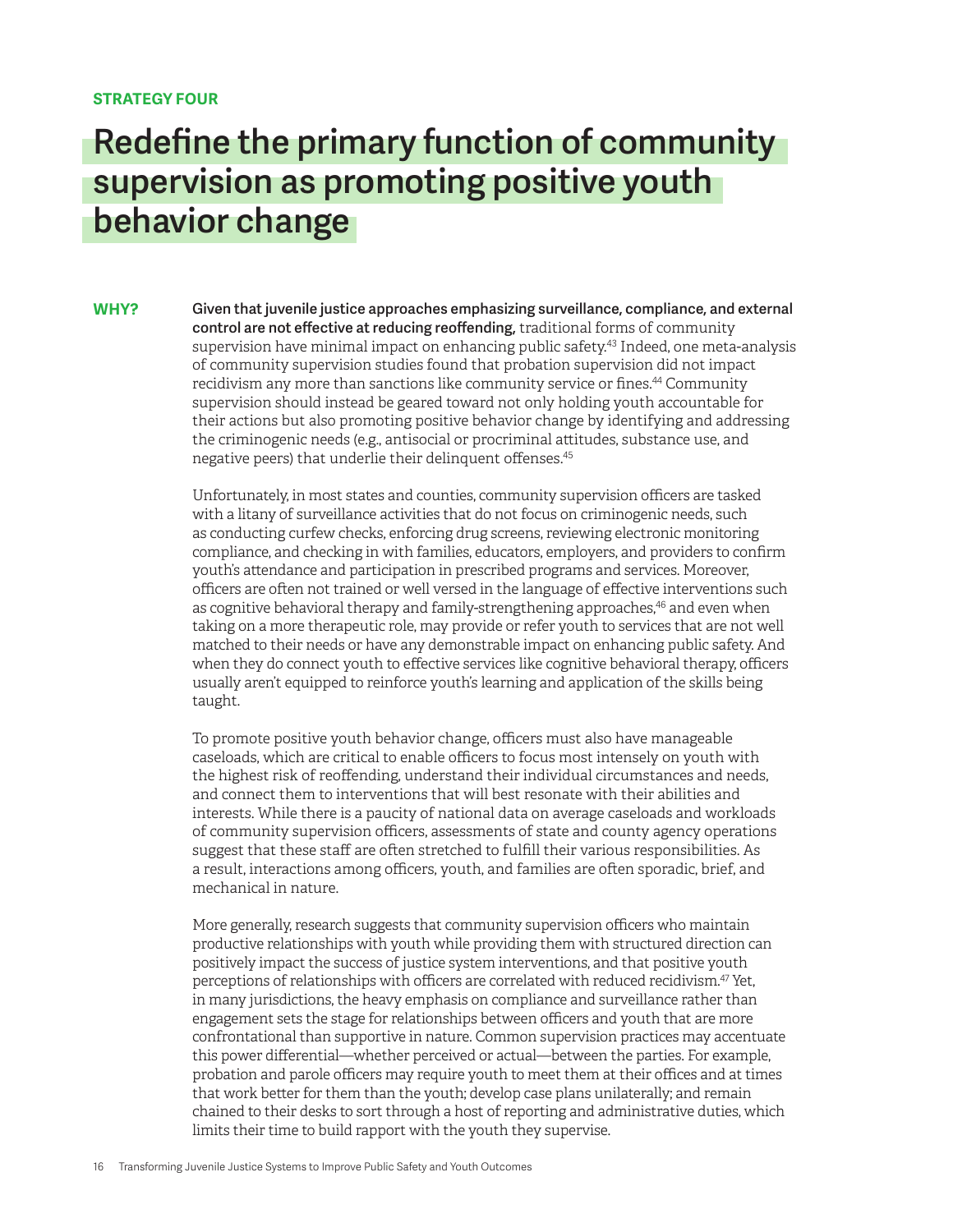#### Ground community supervision practices in the principles of effective intervention **HOW?**

To achieve better youth outcomes, agencies should move toward a supervision model that enables officers to serve as agents of youth behavior change. Foundational to this change is supporting a balance between officers' dual roles of overseeing youth's fulfillment of legal requirements, if necessary, while simultaneously working in partnership with youth. At its core, this approach first requires community supervision staff to routinize their use of validated risk and needs assessment tools and use the results to shape case planning, supervision, and service delivery. As part of this process, agencies should require officers to base the intensity of interventions and frequency of contacts on youth's assessed risk level; focus on addressing criminogenic needs through regular discussions with youth about their progress; connect youth to effective programs and services, such as cognitive behavioral therapy; and help youth reinforce the skills they are learning through coaching, modeling, and positive reinforcement. Essential to this approach is ongoing training, supervision, and quality assurance to ensure that staff are adhering to best practices. Notable models that reflect these components include Effective Practices in Community Supervision<sup>48</sup> and Functional Family Probation,<sup>49</sup> which teach probation and parole officers how to apply principles of effective intervention to supervision as well as youth and family engagement.

#### Equip community supervision staff with knowledge and skills to communicate effectively and build positive relationships with youth and families

Community supervision staff should have the skills to foster strengths-based connections with the youth and families they serve. Not all staff are naturally gifted in this arena, and thus, systems should offer ongoing training on how best to interact with youth. Motivational interviewing is one evidence-based approach that can enhance staff's communication skills and elicit youth behavior change by motivating their internal desire for self-improvement. <sup>50</sup> Additionally, staff should have the time and the space to build positive relationships with youth and families. This requires agency leadership to ensure that staff maintain reasonable caseloads and that they are not distracted by activities, such as extensive reporting duties, that do not meaningfully impact their relationship with youth or promote what research shows works to reduce reoffending. Finally, as suggested by developmental science, the adoption of a consistent system of incentives and rewards can serve as a powerful tool for building rapport and promoting positive youth behaviors.<sup>51</sup>

#### Institute policies and practices that promote youth engagement

In order to build effective relationships with youth, community supervision staff must be cognizant of how youth may perceive and react to supervision policies and practices. Staff should develop case plans jointly with youth and families, using well facilitated, strengths-based approaches that result in easily understood goals, objectives, and next steps. Agencies should arrange for these meetings to take place in areas that are conducive to engagement. To this end, several jurisdictions have encouraged supervision staff to meet with youth in their homes and communities, while simultaneously redesigning staff offices to reflect bright, youth-friendly environments.<sup>52</sup> Similarly, agencies should institute practices that will increase youth and family participation in supervision and services, such as flexible scheduling and the provision of transportation to appointments with community supervision officers.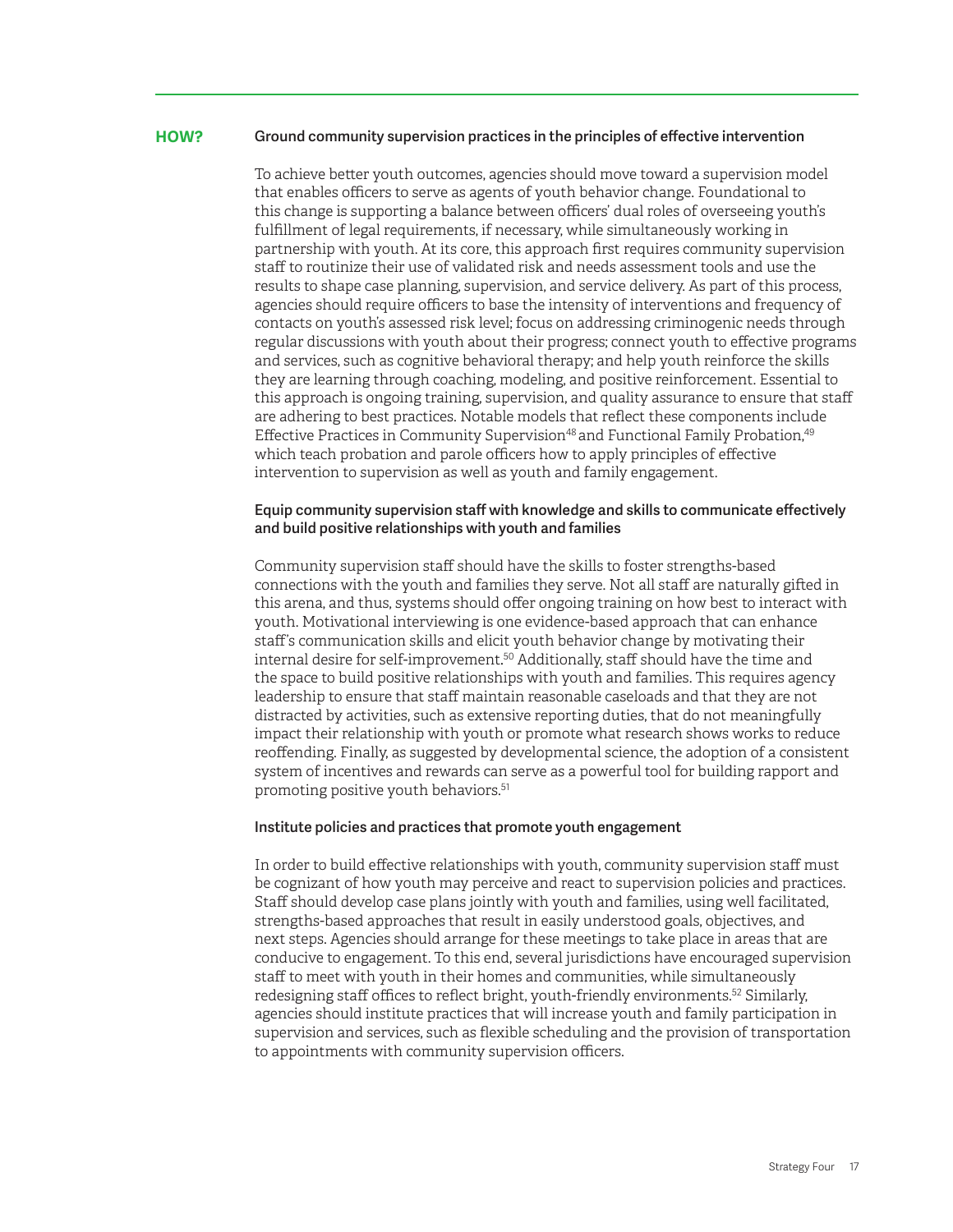To effectively reposition supervision officers to serve as agents of positive youth behavior change, agencies will need not just to revamp their policies and practices but to transform their organizational culture, staff hiring and promotional practices, the language that they use, and day-to-day operations. Given that such comprehensive change will take time and likely face staff resistance, system leaders can begin with the following steps: **WHERE TO START?** 

- Ensure that the community supervision agency's mission, vision, and values position staff as agents of behavior change. An agency's stated mission, vision, and values set the foundation for its organizational culture and everyday practice. Without a clearly articulated commitment to completely reorienting the roles of probation and parole officers, agencies will never be positioned to transition from a community supervision model that prioritizes surveillance and compliance to one focused on promoting positive youth behavior change. Once leadership clarifies the agency's goals and purpose, all other strategies can take shape, including those related to staffing, training, policy development, quality assurance, and outcome measurement.
- Evaluate whether staff have time to focus on youth engagement and the principles of effective intervention. A community supervision approach that features officers coaching and playing a proactive role in addressing youth's criminogenic needs requires adequate staffing and time. As a starting point, agencies should have a solid understanding of how officers currently spend their time. Conducting an analysis of caseloads (i.e., the number of youth assigned to an officer or team) and workload (i.e., the amount of time required by the officer or team to conduct tasks and functions) can help agencies identify opportunities for eliminating or redirecting activities so officers can focus on what works to improve outcomes for youth.
- Solicit input from youth and families regarding their community supervision experiences. Understanding how youth and their families experience existing practices and approaches is an important first step to changing the way community supervision agencies function. System leaders can solicit input from youth and families using various mechanisms, such as surveys, focus groups, and informal conversations. Ultimately, supervision agencies should seek information that identifies how community supervision officers can build more positive relationships with youth and families, engage them in case planning and interventions, and better support them to succeed.

"Supervision agencies that have seen positive outcomes recognize that transforming the role of officers requires realigning their mission, vision, and day-to-day practices to support their staff as agents of change."

> —Ed Latessa and Myrinda Schweitzer Smith, University of Cincinnati Corrections Institute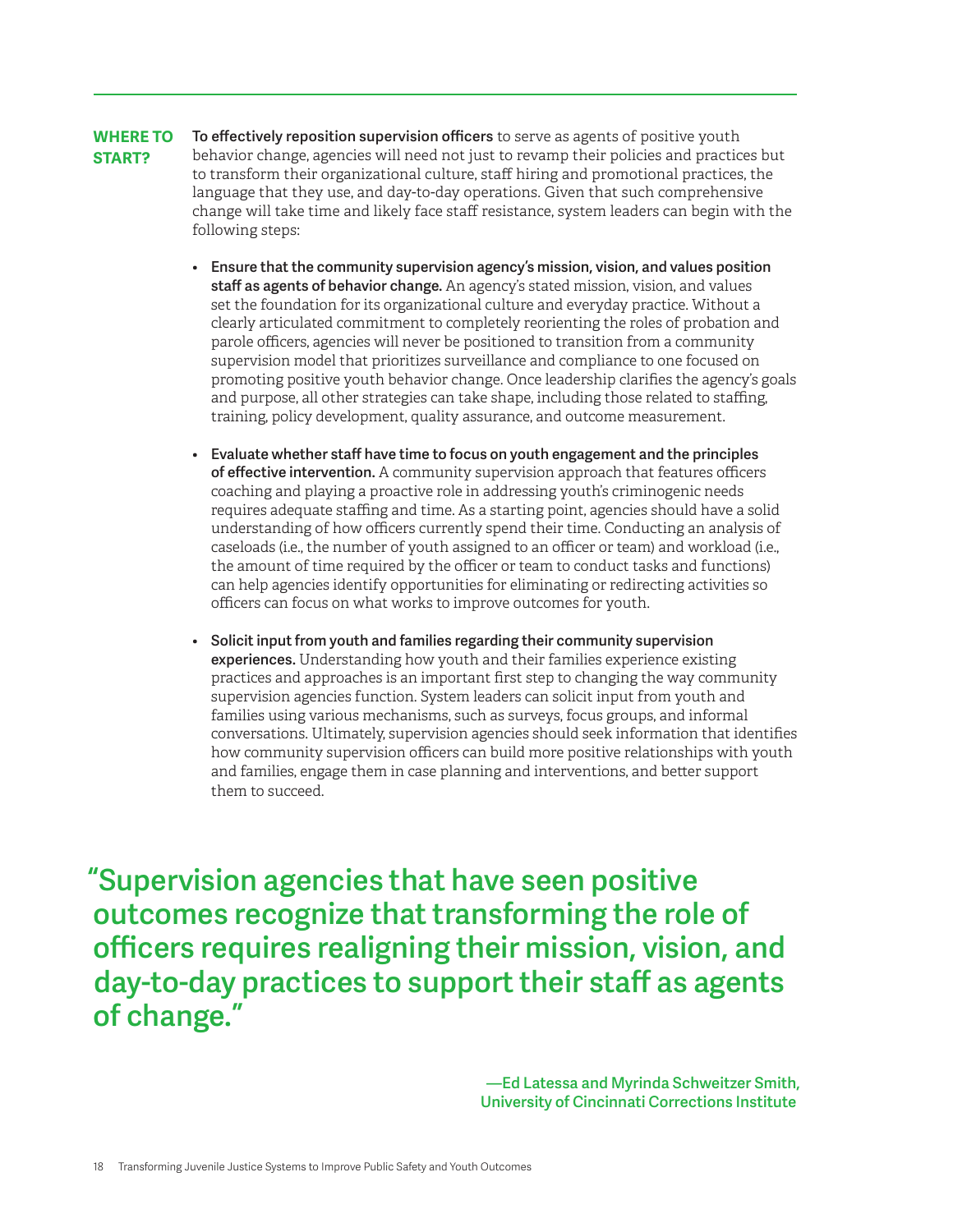### University of Cincinnati Corrections Institute

—Ed Latessa, Director, and Myrinda Schweitzer Smith, Deputy Director

In 2006, faculty members in the School of Criminal Justice at the University of Cincinnati (UC) reviewed the available research on effective community supervision for youth and observed that, although the evidence was clear, few juvenile probation and parole agencies regularly followed research-based practices. In response to this gap between knowledge and practice, we developed the Effective Practices in Community Supervision (EPICS) model to transform the role of community supervision officers in routine supervision meetings with youth by providing officers with a framework for adhering to the principles of effective intervention. Specifically, EPICS requires officers to include four components in every session:

- *1. Check-In*, in which the officer determines if the youth has any crises or acute needs, builds rapport, and discusses compliance issues;
- *2. Review*, which focuses on the skills discussed in the prior session, the application of those skills, and troubleshooting continued problems in the use of those skills;
- *3. Intervention*, where the officer identifies continued areas of need, observes trends in problems the youth experiences, teaches relevant skills using modeling and role-play techniques, and targets problematic thinking; and
- *4. Homework*, where the youth receives assignments to practice new thinking or skills along with instructions to follow before the next session.

Since 2006, we have been working to help agencies adopt EPICS and have been overwhelmed by the desire in the field for a more effective, personal approach—through the UC Corrections Institute, we have trained more than 3,000 staff across county, state, for-profit, and nonprofit agencies.

It has not been easy for supervision agencies to shift their practices in this way—we have learned

that a systemic approach to change is critical to success. First, successful EPICS-trained agencies recognize that the process for transforming probation and parole officers from referees to coaches is similar to the one needed to help youth change their behavior. Agency mandates and enforcement are not enough; officers must receive ongoing training on new skills and have regular opportunities to practice and receive feedback. Probation and parole officers must also have the time and caseload size required to get to know each of the youth they supervise and be well versed on the techniques needed to support and facilitate change for these youth.

Second, supervision agencies that have seen positive outcomes with EPICS recognize that transforming the role of officers requires realigning their mission, vision, and day-today practices to support their staff as agents of change. These agencies have a strong commitment from leadership and have invested in cultivating internal trainers and coaches to support the model over time. These agencies have also established new staff hiring criteria that focus on personal characteristics—such as a commitment to human service and a belief that youth can change—along with knowledge and experience related to core correctional practices; updated policies and procedures to remove any requirements that do not support the new model of supervision; and aligned caseloads and resources to support officers' ability to spend more time with higher-risk youth, supervisors' ability to coach officers, and trainers' ability to train and coach new staff. And finally, agencies that have successfully implemented EPICS make a fundamental shift from caring primarily about and tracking and reporting "counting" activities (i.e., how many contacts, drug tests, curfew checks, etc.) to examining and holding themselves accountable for their performance, including the extent to which they address youth's needs, successful supervision completion rates, and, ultimately, reduced recidivism.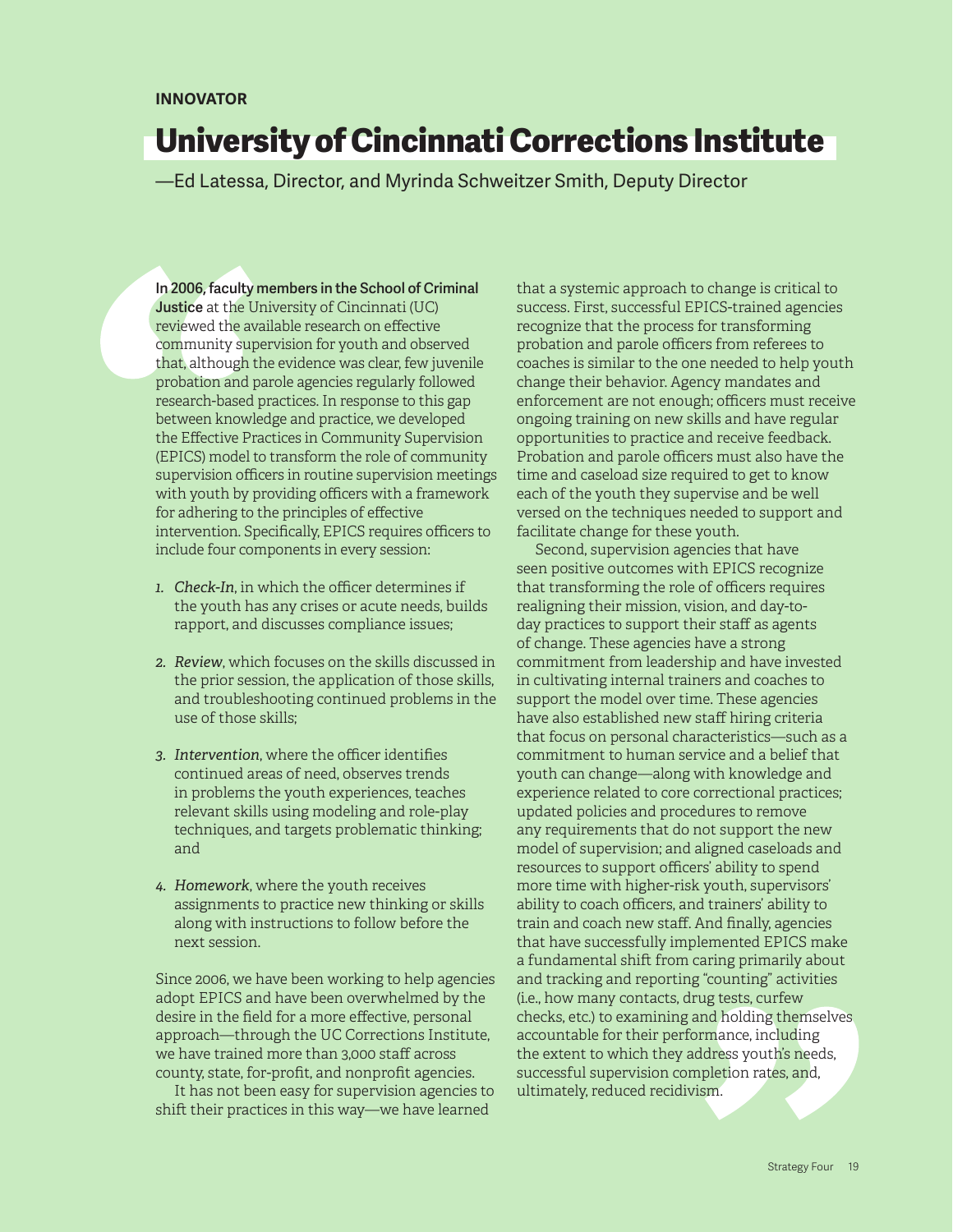#### **STRATEGY FIVE**

### Focus case planning and service delivery on strengthening youth's connections to positive adults, peers, and community supports

**WHY?**

Juvenile justice agencies typically seek to address youth's needs by referring them to programs and services such as anger management classes, substance use education, and case management. National data on service outcomes is limited. However, research and anecdotal experience show that this traditional service approach—which focuses only on trying to improve youth's behavior without also partnering with youth, families, and communities to strengthen youth's support systems—is not an efficient way to invest limited resources to improve public safety or youth outcomes.<sup>53</sup>

Traditional juvenile justice service approaches face numerous challenges that undermine their effectiveness. In many jurisdictions, service availability and access is limited, particularly in rural communities. Public agencies may not have sufficient resources to procure services and, even if they do, many locales lack community-based providers that are willing to work with youth in the juvenile justice system and have the capacity to implement structured program models.<sup>54</sup>The administration of programs with a rigorous evidence base is also frequently plagued by implementation challenges—such as staff turnover and insufficient training and quality assurance—that reduce their likelihood of impacting recidivism.<sup>55</sup> As a result, even when the right youth are matched to the right services for the necessary length of time, these services may not be delivered in the right way.<sup>56</sup>

Most importantly, any gains that are made through traditional service approaches are typically not sustainable because families are often treated as part of the problem, not as part of the solution. Research shows clearly that youth are less likely to reoffend when they maintain positive relationships with caring adults and positive peers.<sup>57</sup> Programs that promote positive youth-family relations, including those in the substance use.<sup>58</sup> counseling,<sup>59</sup> and reentry<sup>60</sup> arenas, have all been shown as among the most effective at reducing reoffending. Yet, many agencies do not fully implement family-centered, community-based service approaches in part because staff often view families in a negative light, blaming them for youth's delinquency and discounting their strengths and abilities. $61$ 

These challenges are exacerbated for youth who are placed in residential programs. Agency policy and practice often discourage family engagement, including by maintaining rigid visitation hours, restricting family contact as a disciplinary measure, and placing youth far away from their homes without facilitating family transportation for visits. These efforts fly in the face of research indicating that increased family contact is correlated with reduced behavioral incidents and improved academic performance. $62$ Thus, youth may be able to make short-term improvements by participating in programs and services, but without ongoing support from their caregivers and peers to maintain and strengthen any new skills, attitudes, and behaviors they have developed, such gains are fleeting and unlikely to have a long-term impact on public safety.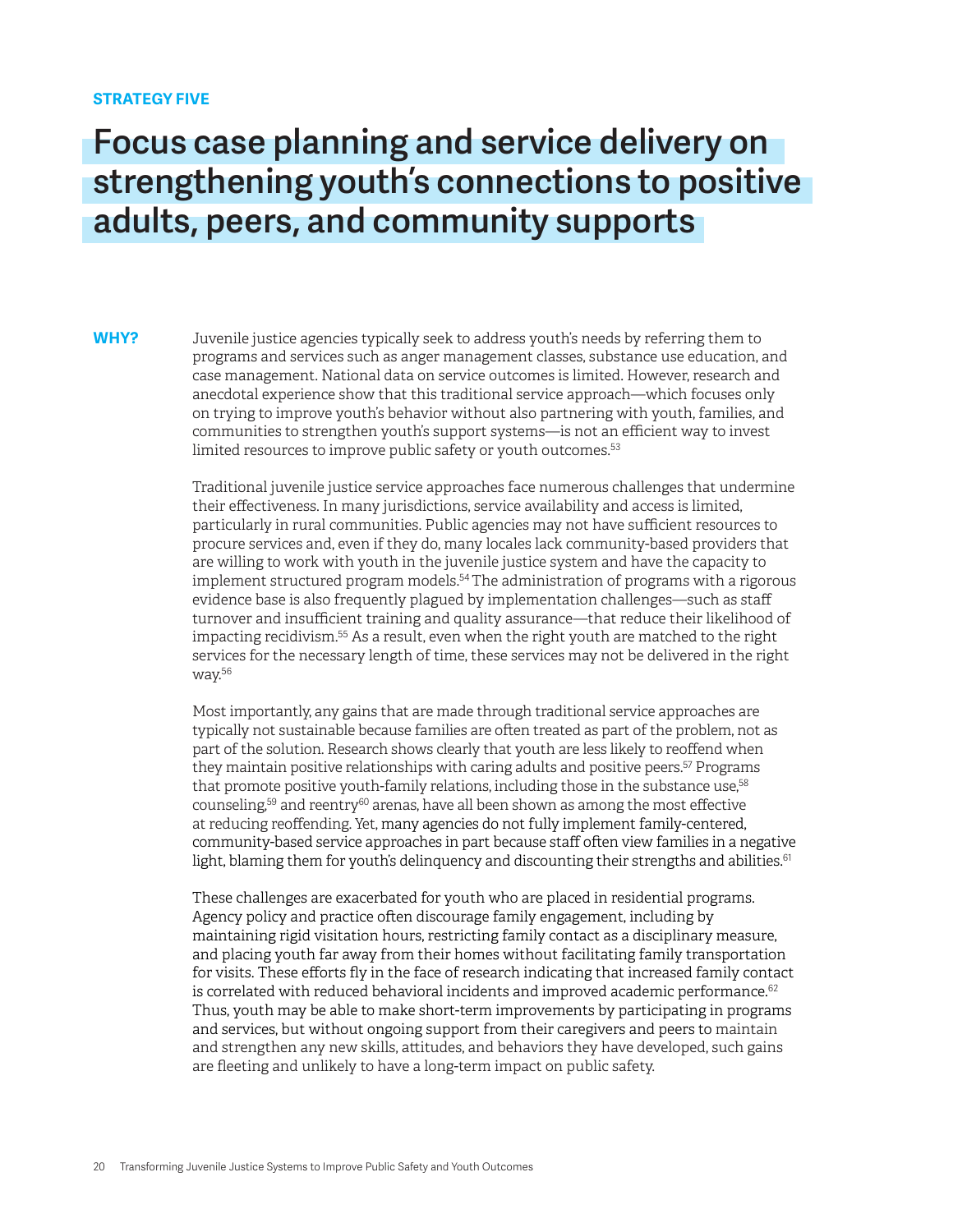#### **HOW?**

#### Formally assess youth's support systems upon case inception

States and counties have made progress on incorporating risk and needs assessment tools as the foundation of supervision and service decisions. To complement this process, agencies need to consult with youth to conduct a thorough assessment of the caring adults and positive peers in their lives. The goal of this assessment is for agencies to identify who can partner with juvenile justice staff and service providers to inform the development of case plans; support youth to participate in services and develop new skills and behaviors; reinforce what youth have learned in daily interactions at home and in their communities; and help them overcome inevitable setbacks both during and after their time in the juvenile justice system. Several tools exist to guide this process, including genograms, Family Finding technology, and the Vera Institute of Justice's Juvenile Relational Inquiry Tool.<sup>63</sup>

#### Adopt a comprehensive family-focused approach to case planning and service delivery

Staff should meaningfully involve the caring adults in youth's lives from case inception so that they understand, buy into, and are prepared for their role in supporting youth to engage in and fully benefit from system interventions. Families should regularly participate in court hearings, supervision appointments, and case planning and progress review meetings, ideally through structured processes such as family team conferencing.<sup>64</sup> Additionally, when youth are placed in facilities, a family-focused approach involves offering flexible visitation hours, providing transportation to families who cannot otherwise visit, using videoconferencing where needed, and never restricting family contact as a punishment for unruly behavior. The Texas Juvenile Justice Department, for instance, employs trained staff to serve as facility-based family liaisons and publishes various materials (such as a parents' "Bill of Rights," family orientation handbook, and regular family newsletters) to send a message to families that they are valued system partners.<sup>65</sup> Agency staff should also help youth develop a sustainability plan for maintaining the positive, long-term connections to families, communities, and prosocial supports required for success upon the termination of system supervision.<sup>66</sup> One tool to support this effort is the "permanency pact"—a pledge by a caring adult to provide support and commit to a lasting relationship with a youth.<sup>67</sup>

#### Provide services directly to youth and their families together

Jurisdictions can invest in home-based, family-centered programs such as Multisystemic Therapy and Functional Family Therapy or more generic practices such as parenting skills programs and family therapy, which have been shown to reduce recidivism rates<sup>68</sup> and produce cost savings when used as alternatives to residential placement for youth who are high risk.<sup>69</sup> While such interventions still need to be implemented with fidelity to achieve full effect, delivering services directly to youth's families can help service providers overcome some of the engagement and implementation barriers that tend to undermine traditional service effectiveness. Additionally, when youth do require individualized counseling or cognitive behavioral therapy, agencies should involve families in select sessions so that they are familiar with the behaviors and skills youth are learning and can reinforce them.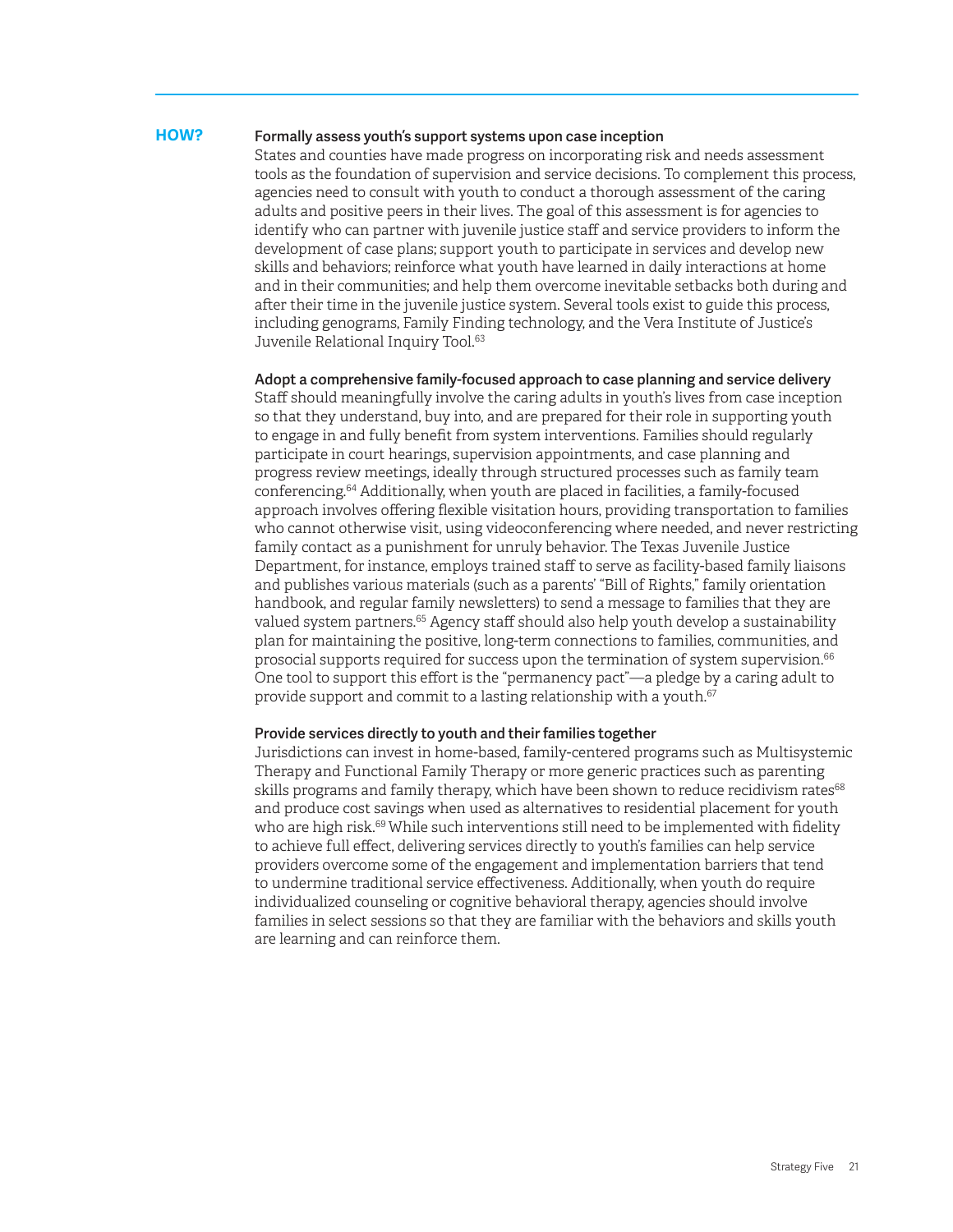### "Agency staff have embraced the opportunity, and often make extra efforts, to include families in their work."

—Andy Block and Valerie Boykin, Virginia Department of Juvenile Justice

Juvenile justice agencies may initially lack the capacity and staff expertise to reorient their service approaches to focus on strengthening youth's support systems. Initial steps that agencies can take to begin this transformation include: **WHERE TO START?**

- Define "family" broadly. Given youth's varying backgrounds and family structures, staff must strive to identify the full breadth of people who could potentially support system services and youth's efforts to transition to a crime-free, productive adulthood. This requires a conceptualization of "family" as a set of supporters who may not necessarily be related by blood or through marriage, such as significant others, mentors, teachers, clergy members, coaches, "fictive kin," and positive peers. As a starting point, agencies should ensure that their policies define "family" in this broad way and that processes are in place to support the identification of this wide range of people.
- Establish formal mechanisms for soliciting family feedback on improving system interventions. Agencies often struggle with successfully involving families because family engagement is conducted on agency staff terms rather than based on what is most convenient and supportive for families. Jurisdictions can best determine how to involve families in case planning and service delivery through concrete feedback mechanisms, such as hiring family advocates whose children have been in the juvenile justice system; establishing a family advisory group; and conducting family surveys and focus groups.
- Conduct an inventory of community-based programs and resources that can foster positive relationships among youth, their peers, and caring adults. Juvenile justice agencies need to identify and leverage existing prosocial supports and resources available to youth and their families in their local communities, such as churches, civic organizations, sports clubs, and even individual community leaders and mentors. Compiling a service map in the primary locales in which youth under system supervision reside can help juvenile justice systems identify these supports and resources. To create this map,<sup>70</sup> agencies can review system databases, case records, and service contracts, as well as survey staff, other youth and family service agencies, service providers, and families and local community members themselves.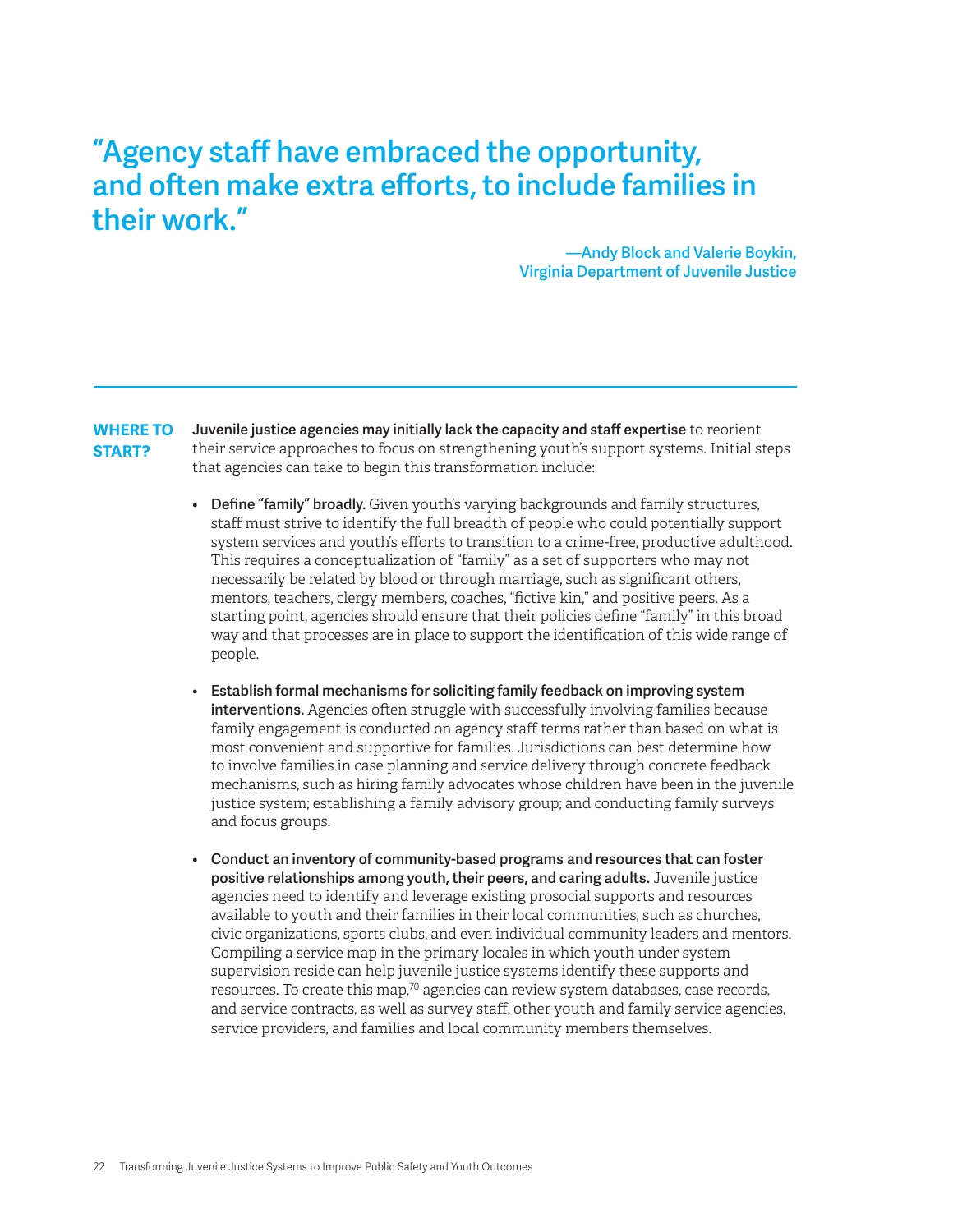### Virginia Department of Juvenile Justice

—Andy Block, Director, and Valerie Boykin, Deputy Director of Community Programs

The Virginia Department of Juvenile Justice (DJJ) has historically struggled with high recidivism rates among youth participating in community-based supervision and exiting residential facilities. Facing these challenges, starting in 2014, DJJ embarked on the development and implementation of a system improvement plan to safely reduce the use of our secure correctional centers; reform our residential and reentry practices; replace our large facilities with a continuum of community-based services and smaller, more therapeutic facilities where youth can be placed closer to home; and sustain the skills, practices, and staff needed to maintain all of these efforts.

Connecting youth in the system with their families and other natural supports has been a central aspect of our systemwide improvement efforts, particularly those geared toward strengthening the effectiveness of our communitybased and reentry services. We started by reviewing our practices and identifying those that restricted family visitation to facilities, participation in treatment, and involvement in decision making. As a result of this analysis, we expanded our definition of "family" to include positive role models, significant others, and their children; changed our facility visitation policies to account for this broadened definition; and reframed our view of family visitation as a right rather than a privilege.

DJJ has also taken concrete steps to expand family engagement with youth who are confined by providing free transportation and video visitation for families across Virginia. Large "family day" and holiday events at Bon Air Juvenile Correctional Center give families another opportunity to connect with youth who are in confinement. At one recent event, more than 300 family members participated—with more than 60 percent of approximately 200 youth at Bon Air receiving a visit. Families also now have the option of visiting their child in his or her residential unit, where they can see where their child lives and meet the staff who work with their child.

We have also increased our efforts to offer family-centered services and engage families in case planning processes. Probation staff assess family dynamics, needs, and strengths during

social history investigations and risk and needs assessment processes. Case planning procedures now dictate multiple decision points that require family presence and input, while motivational interviewing and EPICS are used to engage youth and families in dialogue and decision making. And with savings from a recent facility closure, we have invested in the expansion of family-focused services such as Multisystemic Therapy and Functional Family Therapy programs throughout the Commonwealth.

Another focus of ours is to improve family participation in the education of youth who are in confinement. Families will soon have access to their child's educational records through an online portal. Likewise, we are making every effort to facilitate family participation in their child's Individualized Education Program and other academic meetings, despite the geographic and logistical hurdles that often impede such participation.

Finally, this new, family-focused approach is being formalized through our organizational structure. We created a family engagement coordinator position and a Family Engagement Work Group at Bon Air Juvenile Correctional Center, which includes residential and communitybased staff, representatives from the facility Student Government Association, and parents, to help develop protocols for family engagement. Efforts are also underway to implement a more comprehensive strategy for front-end engagement with families who are first experiencing contact with DJJ staff stationed in courthouses across the state.

Not all of DJJ's system improvement activities are fully rooted, though 2018 will be the first year that we can truly begin to take stock of the impact of these changes. While it is too early to draw definitive statistical conclusions from the strategies still being implemented, it's clear that agency staff have embraced the opportunity, and often make extra efforts, to include families in their work. It is also apparent that families feel more welcome and included in the juvenile justice process, given their more frequent facility visits and use of the free transportation.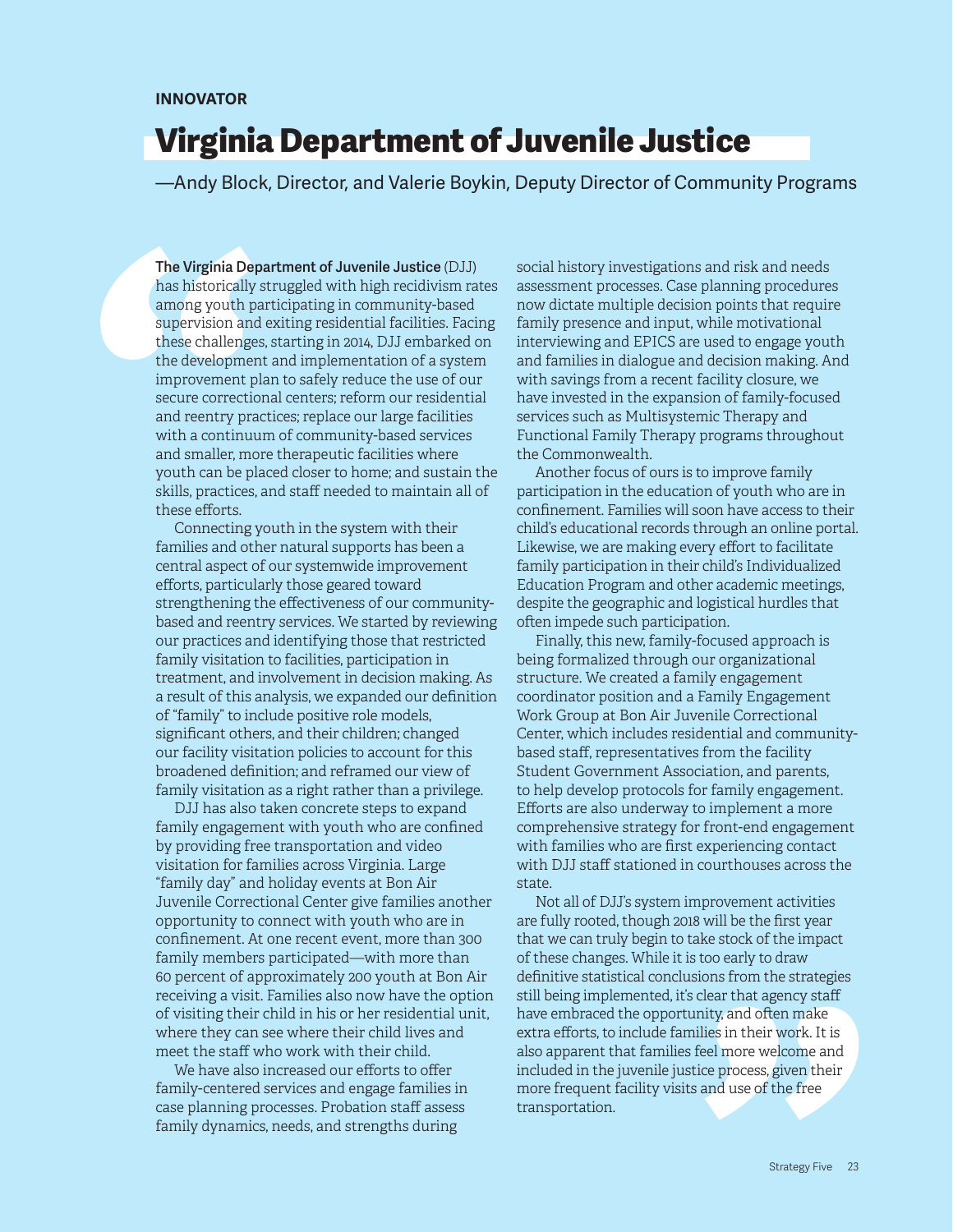#### **STRATEGY SIX**

**WHY?**

### Use data and predictive analytics to guide system decisions and hold supervision agencies, courts, and service providers accountable for improved youth outcomes

Perhaps no public safety strategy offers a greater return on investment than building state and local capacity to evaluate juvenile justice systems' performance and to use data to guide system decisions and hold agencies, judges, court staff, and service providers accountable for results. However, despite spending millions of dollars on their juvenile justice systems every year, few states—and even fewer counties—are collecting and using the data they need to operate efficiently and evaluate their effectiveness.

First, many jurisdictions struggle to answer even the most basic questions about recidivism for youth who are in contact with the system. A 2014 survey of state juvenile correctional agencies showed that one in five didn't track recidivism at all, and of those that did, 40 percent tracked neither recidivism into the adult system nor technical violations. Additionally, only 15 states publicly report recidivism data for youth on community supervision and only half for youth in state custody. Just as importantly, agencies often don't conduct the kind of analysis needed to pinpoint specific system strengths and weaknesses so that limited resources can be deployed in more targeted, efficient ways. For example, almost 40 percent of the states that tracked recidivism failed to do so based on youth's assessed risk levels, which is essential for understanding how the system is performing with respect to youth who are high risk.<sup>71</sup>

Second, most jurisdictions are not routinely using data to guide and evaluate whether youth are being matched to the appropriate level, type, and length of supervision and services, which is critical to an effective recidivism-reduction strategy.<sup>72</sup> While states and counties have made substantial progress with respect to incorporating data-driven risk and needs screening and assessment tools into court and case management processes, most locales are still not using these predictive tools to make basic decisions. For instance, brief risk screening tools have proved to predict the likelihood of youth's reoffending more accurately than professional judgment alone,<sup>73</sup> but few states and counties require that these tools are used jurisdiction-wide to make diversion decisions; instead, such decisions are often based solely on the nature of youth's offenses and the discretion of individual police officers, prosecutors, and probation staff. Likewise, while some locales now use risk and needs assessments to guide the level of supervision youth receive, few jurisdictions use these tools, or any data, to determine the length of time youth spend on community supervision, in facilities, or receiving services. As a result, jurisdictions have no assurance that the decisions supervision officers, judges, attorneys, and service providers make on a daily basis are informed by methods that promote public safety and positive outcomes for youth; further, policymakers and the public lack objective benchmarks to hold system staff accountable for their decision making.

Third, policymakers and agency heads generally don't know what they are getting for the money they spend on community-based and residential services. Most jurisdictions lack system-wide policies and tools to ensure that services are focused on youth who have a high risk of reoffending and that youth receive services matched to the specific needs underlying their delinquent behavior. At the same time, most states and counties do not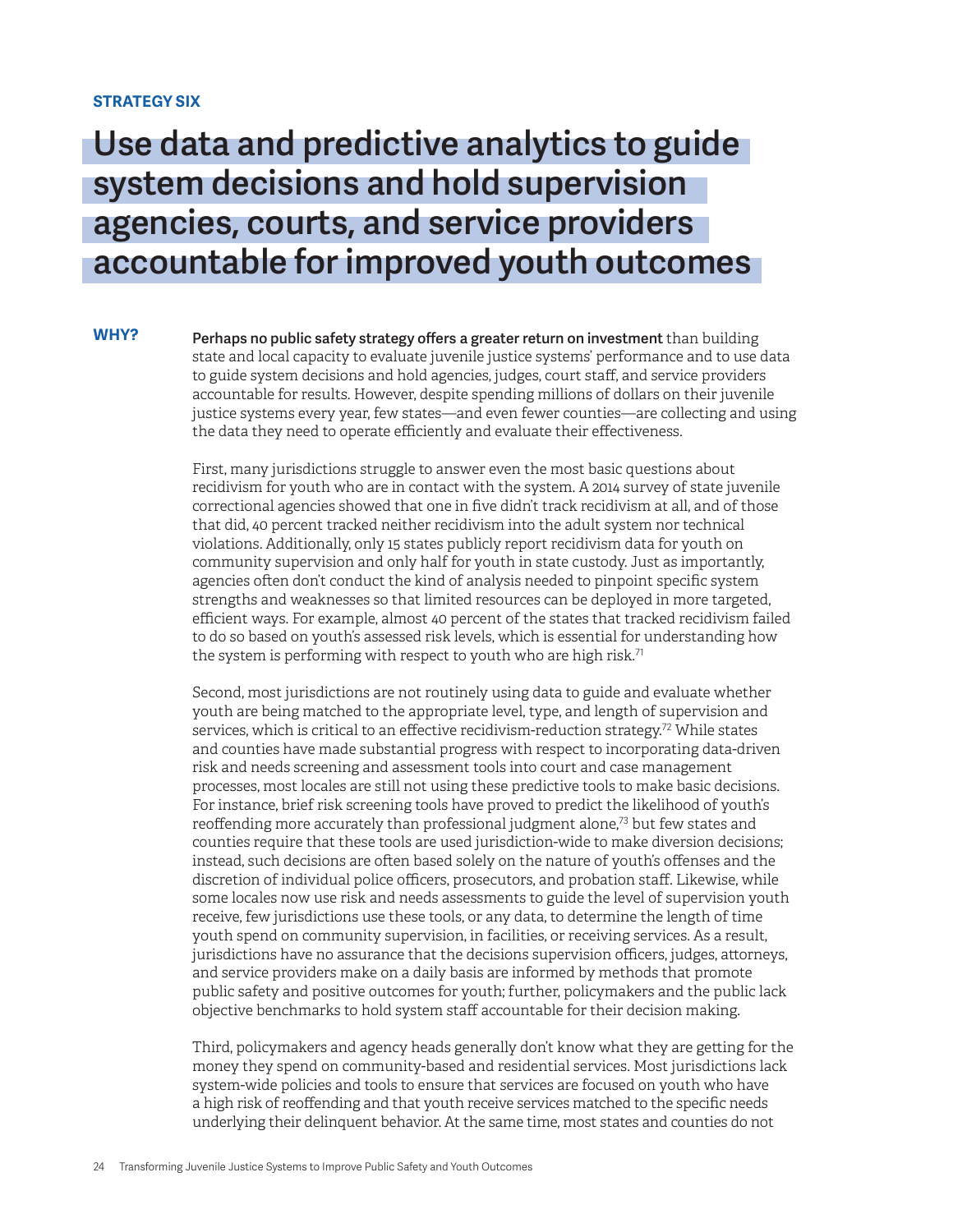employ performance-based service contracts that specify recidivism or other outcome performance targets, nor do they regularly collect participation, successful completion, and other service outcome data that enable them to assess whether the right youth are receiving the right services and whether these services are effective. Indeed, according to survey results, only 11 states analyze recidivism rates by specific program or service provider.<sup>74</sup>

#### Invest in data collection and research **HOW?**

States and counties should have data on recidivism rates, supervision and service decisions, and service outcomes across the juvenile justice continuum. Jurisdictions must also have an appropriate warehouse to store this data, as well as qualified researchers who can analyze trends in system performance to inform future decisions. The collection of juvenile justice data is often complicated by confidentiality laws, lack of a unified system across local lines and branches of government, and limited technology infrastructure. To overcome these barriers, policymakers must support building jurisdiction-wide data collection, warehousing, and analytic capacity. Such expenditures are often viewed as a luxury. However, diverting a fraction of the resources used for contracted services, for example, and employing these funds instead for research to determine which services are actually effective is a prudent public safety investment if followed by aligning system spending accordingly. Even smaller or more rural jurisdictions may partner with researchers at local community colleges or universities for assistance with data collection and research activities.

#### Use data mining and predictive analytics to guide and improve system decisions

Which youth are least likely to reoffend if they are diverted from court involvement? How much time should youth of different risk levels stay on community supervision or in facilities to achieve the best outcomes? What type, length, and intensity of services are most likely to reduce future offending for youth with specific risk and needs profiles? Jurisdictions that establish a strong data infrastructure and commit to the regular use of risk and needs screening and assessment tools will have the historical data needed to answer these and other key questions specifically for their jurisdiction, and can mine the results to customize more precise risk, needs, and other predictive tools for their juvenile justice population. Given youth's dynamic development and the danger of permanent labeling, jurisdictions must commit to reassessing youth every six months. Additionally, states and counties should continuously evaluate and refine the use of predictive tools to ensure that decisions are being made consistently across racial, ethnic, gender, and geographic lines, as well as revalidate the tools approximately every five years to account for system population changes.

#### Hold juvenile justice agencies, courts, attorneys, and service providers accountable for their impact on public safety

System leaders should track the extent to which agency staff, judges, and attorneys adhere to the results of predictive analytic tools and the recidivism rates of the youth on specific staff caseloads compared to the average rates of all youth with similar assessed risk levels. Jurisdictions should also track and compare the recidivism outcomes associated with specific programs and providers. The establishment of such norms and identification of both positive and negative deviations will enable states and counties to objectively evaluate staff and contractor performance. Additionally, system leaders should share the results of these analyses with judges, attorneys, and service providers through one-on-one meetings or public reports to facilitate data-driven conversations on the public safety impact of their determinations and to identify potential opportunities for improved decision making. Such conversations can help increase transparency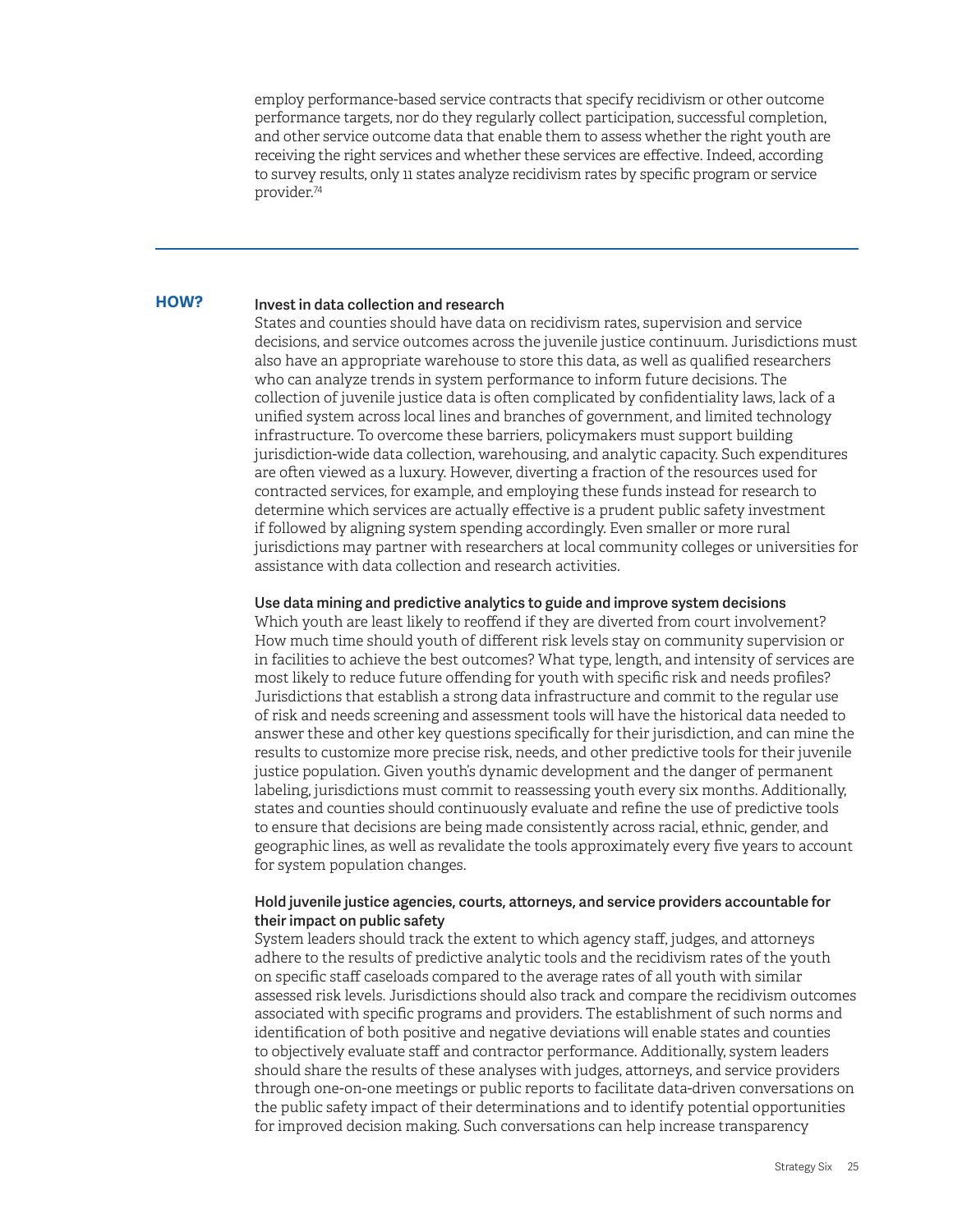regarding the outcomes for youth under system supervision and inform court decisions so that they rely more heavily on aggregate data rather than on the violent outlier cases that often have a disproportionate influence. Additionally, for service providers, increased transparency about their performance will create a climate of competition such that decisions on how to invest limited resources are based on actual performance and youth outcome data rather than on individual preference, anecdotes, or politics.

- States and counties with limited existing data and research capacity can take initial steps toward using data and predictive analytics through the following practices: **WHERE TO START?**
	- Establish baseline recidivism rates and performance improvement targets*.* As a starting point, jurisdictions need to know how well their juvenile justice systems are currently protecting public safety. States and counties should establish separate baseline recidivism rates for youth assessed as having a low, moderate, and high risk of reoffending along with realistic annual recidivism-reduction targets. Agencies should report performance against these targets at least annually to leadership across all branches of government.
	- Track recidivism rates comprehensively and analyze recidivism by specific variables. States and counties should seek to measure recidivism in a variety of ways (e.g., by arrest, petition, adjudication, and incarceration); start this tracking from the moment youth are placed under system supervision through at least one or two years after system involvement; and analyze recidivism rates by variables that enable improved future decision making and resource allocation. Among other variables, jurisdictions should examine recidivism rates by specific populations of youth, geography, risk level and needs, facilities, youth's involvement in other service systems, and participation in services and programs.
	- Develop and refine structured decision-making tools. While some states and counties may struggle to employ sophisticated data-mining techniques, most jurisdictions that have regularly used risk and needs screening and assessment tools are positioned to develop more robust, locally validated structured decision-making tools for matching youth in their communities with the right level and type of supervision and services. For example, Florida system leaders developed and validated a dispositional matrix, based on historical risk and recidivism data, which provides more precise guidance to probation staff on what level of supervision to recommend at youth's court hearings that is most likely to minimize reoffending. Florida agency staff also regularly evaluate adherence to this matrix, including through one-on-one discussions with probation officers and judges, to continually strengthen its use and predictive ability.<sup>75</sup> Jurisdictions can develop similar tools to improve the effectiveness of diversion, detention, placement, reentry, and service decisions by more intentionally tracking, storing, and analyzing the results of their screenings and assessments and conducting research studies to identify opportunities for improvement.
	- Establish continuous quality improvement and accountability processes. Some policymakers and system leaders may feel uncomfortable with holding individual agency staff, judges, attorneys, and service providers accountable for improved youth outcomes given the array of factors that determine a youth's success. At minimum, though, state and county leaders can commit to meeting privately with these officials on a regular basis to share any data that does exist on how their decisions impact public safety, and discuss opportunities to collaboratively ensure that data is guiding their decisions. Likewise, state and local agencies should establish performance-based service contracts; share data with providers on the outcomes of the youth whom they serve; and institute at least annual performance improvement and corrective action processes.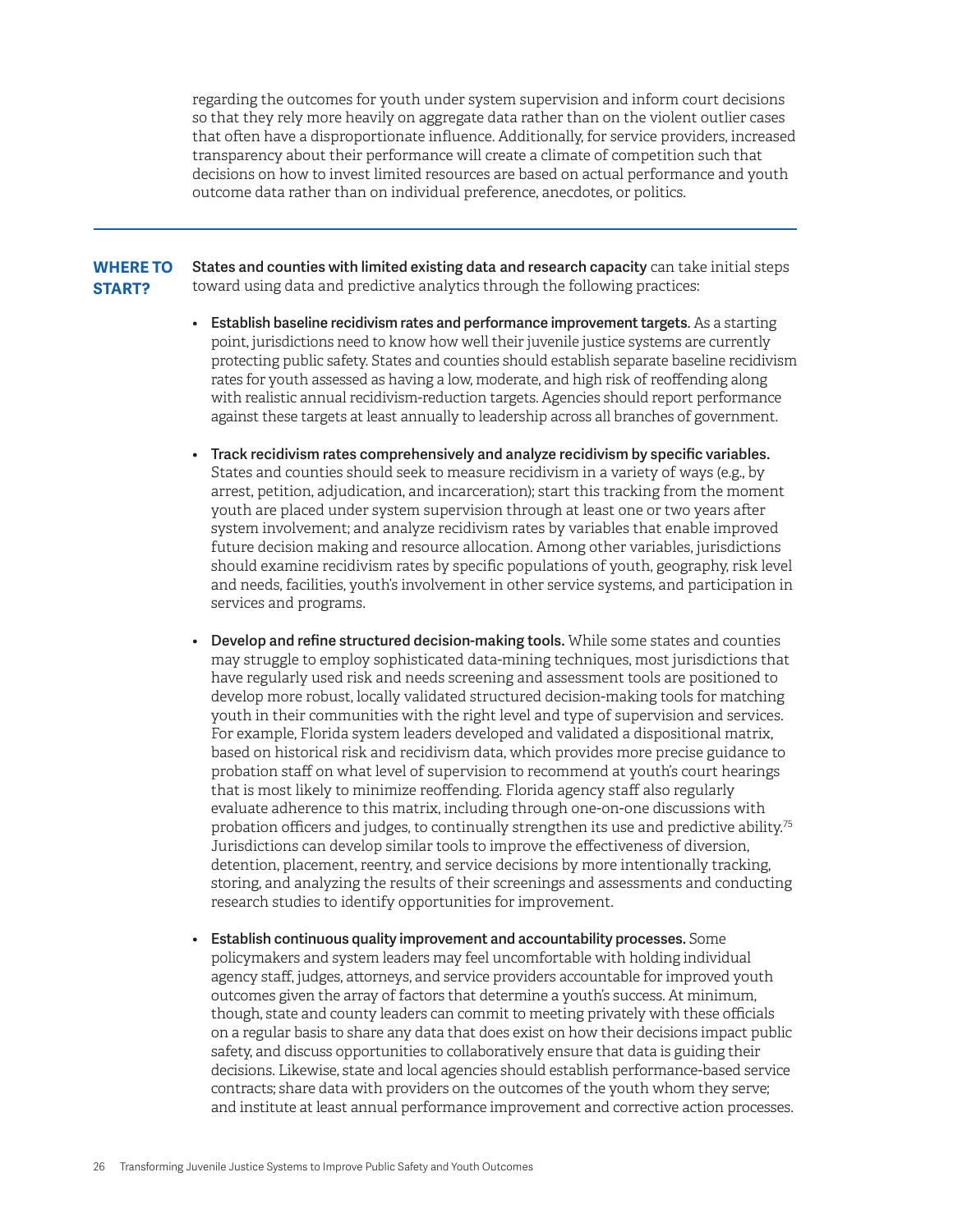#### **INNOVATOR**

### Oregon Youth Authority

—Joe O'Leary, Director

In 2013, we launched the Youth Reformation System (YRS) in collaboration with the Oregon Juvenile Department Directors' Association and other community partners. The YRS is a set of structured decision-making tools that enable the Oregon Youth Authority (OYA) to use data and research to predict the results of supervision and service options, and thus support staff to make better decisions about how best to improve outcomes for youth, reduce future victimization, and maximize resources. The YRS is possible only because state policymakers invested in the Juvenile Justice Information System (JJIS)—a statewide electronic information system created in the mid-1990s that captures comprehensive case information from Oregon's state and county juvenile justice agencies.

Each of the YRS predictive tools was created from analysis of more than two decades of case information in JJIS. To date, we have implemented four tools and are preparing a fifth:

- *1. The OYA Recidivism Risk Assessment* (ORRA) predicts the likelihood that youth will be convicted or adjudicated of a felony within three years of commitment to probation or release from state custody. ORRA informs placement, supervision level, and parole decisions.
- *2. Typologies*—groups of youth based on similar criminogenic needs and protective factors—are used to inform assessment, treatment, and case planning decisions.
- *3. Predicted Success Rates* estimate the likelihood that a youth will not recidivate after placement in one of the three levels of care in Oregon's juvenile justice system—county-run probation, state-run community placements, and correctional facilities. Predicted Success

Rates help us match youth to the level and type of supervision most likely to minimize reoffending and use resources efficiently.

- *4. Escalation to OYA* predicts the likelihood that youth will escalate from county supervision to state custody due to a new offense or probation violation. This tool helps counties focus resources on those youth who are most likely to recidivate.
- *5. Youth Placement Scores* will be implemented in 2018 with the goal of helping us determine which specific residential program is the best fit for individual youth. Youth Placement Scores predict the likelihood of a youth not recidivating if placed in specific programs.

These predictive tools, which are designed to enhance—not replace—professional judgement, have been invaluable aids to focus staff time and resources on the strategies that are most likely to reduce reoffending and help us build an agency culture of data-driven decision making. Juvenile justice professionals are now asking new questions that drive the evolution of our tools and help sharpen and refine agency decisions and operations overall.

The YRS tools have also led to clear policy and practice changes in several local jurisdictions. Using the YRS tools, these jurisdictions are identifying youth who are most at risk of further involvement in the juvenile justice system and are more efficiently allocating limited resources to address youth's needs. While we don't have a large enough sample of mature data to make a definite determination on the tools' impact on recidivism, preliminary analyses suggest that using the YRS tools does in fact lead to a reduction in reoffending.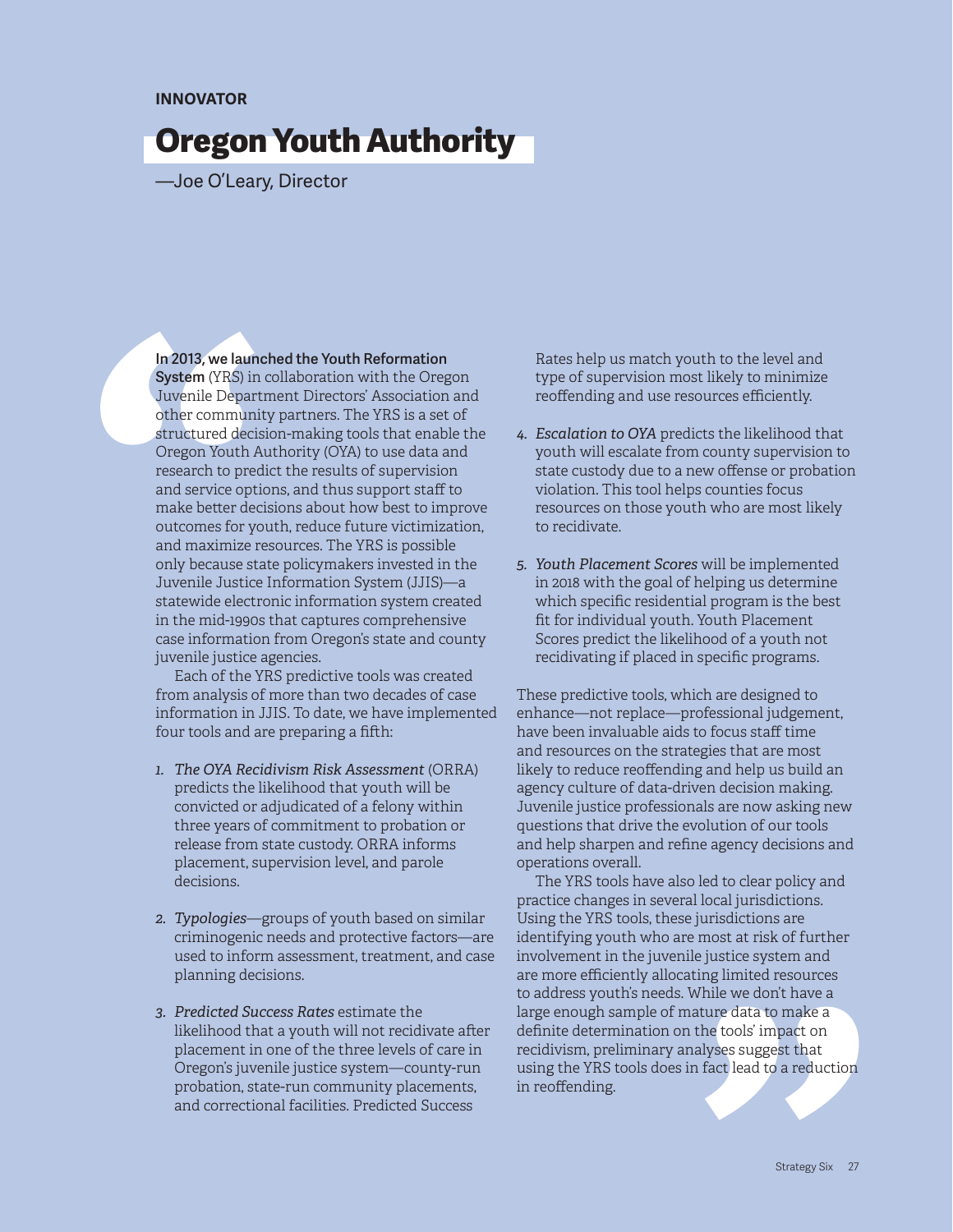This paper is a call to action to policymakers, state and county leaders, and agency administrators to move beyond discrete, incremental system improvements and fundamentally rethink the purpose and goals of juvenile justice systems. These systems must not only do no harm, but also benefit the young people who come into contact with them.

It will not be easy to restructure and reorient juvenile justice systems in the ways suggested herein. Budgets are tight, staff are overwhelmed with their day-to-day responsibilities, there is no unified vision for how systems should operate, and a lack of political will is often a barrier to progress. Yet as the last two decades have already made clear, states and counties can make change in their systems through collaboration across branches of government and service systems; dedicated partnerships with funders, advocates, and national experts; and by working together with the youth, families, and community members who have the most to gain from better, smarter, and safer juvenile justice systems.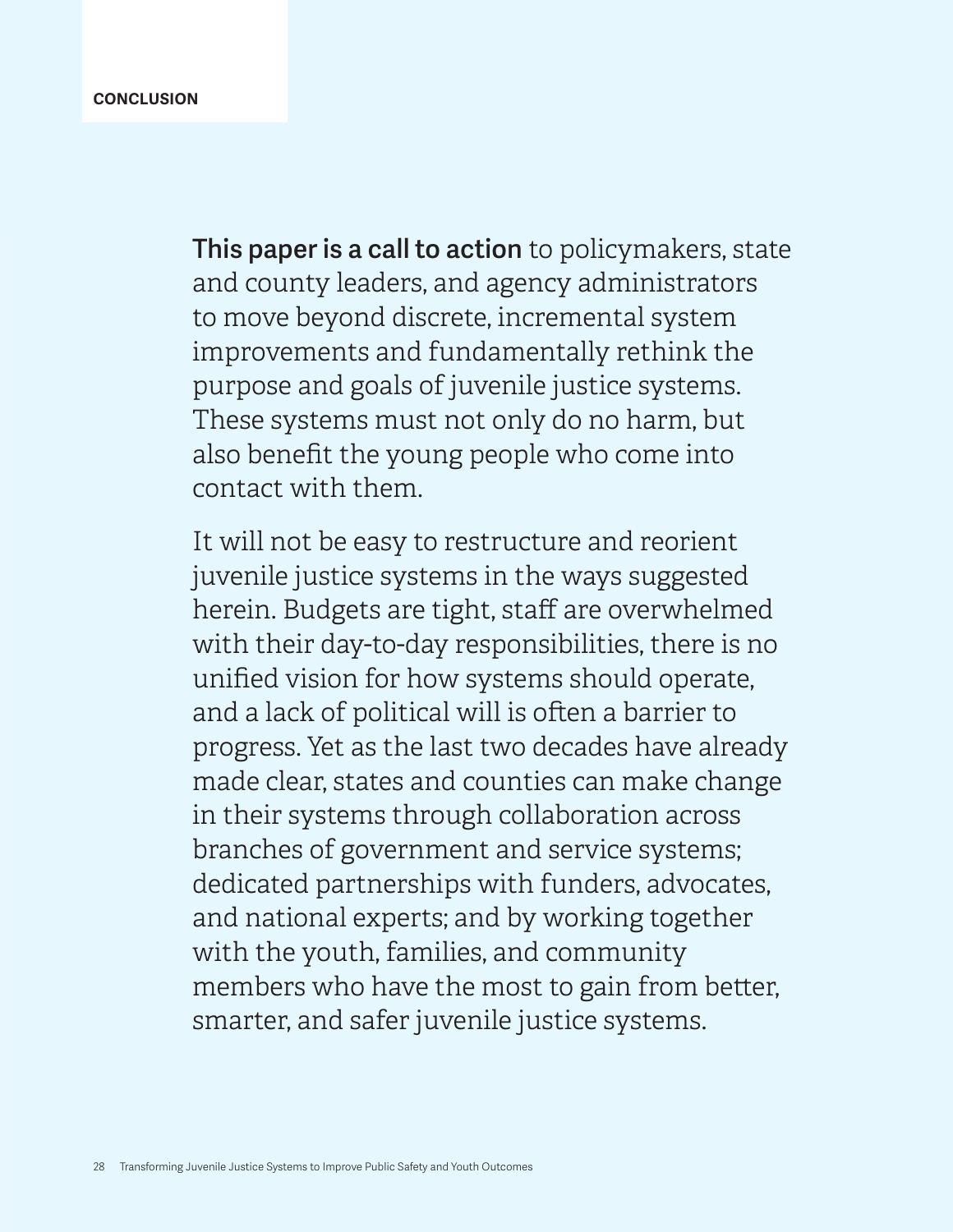The Council of State Governments Justice Center and the Center for Juvenile Justice Reform would like to acknowledge Jacob Agus-Kleinman, Katy Albis, Darby Baham, Suzie Dhere, Allen Houston, Anna Montoya, and Emily Morgan for their contributions to this project and Megan Quattlebaum for her support. Special thanks to Sara Duell for her design expertise.

The authors are grateful for the many national experts, policymakers, funders, researchers, and practitioners who agreed to be interviewed for this project and whose insights helped to shape the strategies detailed in this publication. Finally, special thanks to the jurisdictional leaders and organizations that contributed to the development of this publication's "Innovator" features, including:

- Sam Abed, Secretary, Maryland Department of Juvenile Services
- Andy Block, Director, Virginia Department of Juvenile Justice
- Valerie Boykin, Deputy Director of Community Programs, Virginia Department of Juvenile Justice
- Kendra Kec, Assistant Court Administrator, Lucas County, Ohio, Juvenile Court
- Ed Latessa, Director, University of Cincinnati Corrections Institute
- Joe O'Leary, Director, Oregon Youth Authority
- Honorable Amy Nechtem, Chief Justice, Massachusetts Juvenile Court
- Myrinda Schweitzer Smith, Deputy Director, University of Cincinnati Corrections Institute
- Hayley Tews, Youth Reformation System Operations Analyst, Oregon Youth Authority
- Betsy Fox Tolentino, Executive Director of Preadjudication Services & Reform, Maryland Department of Juvenile Services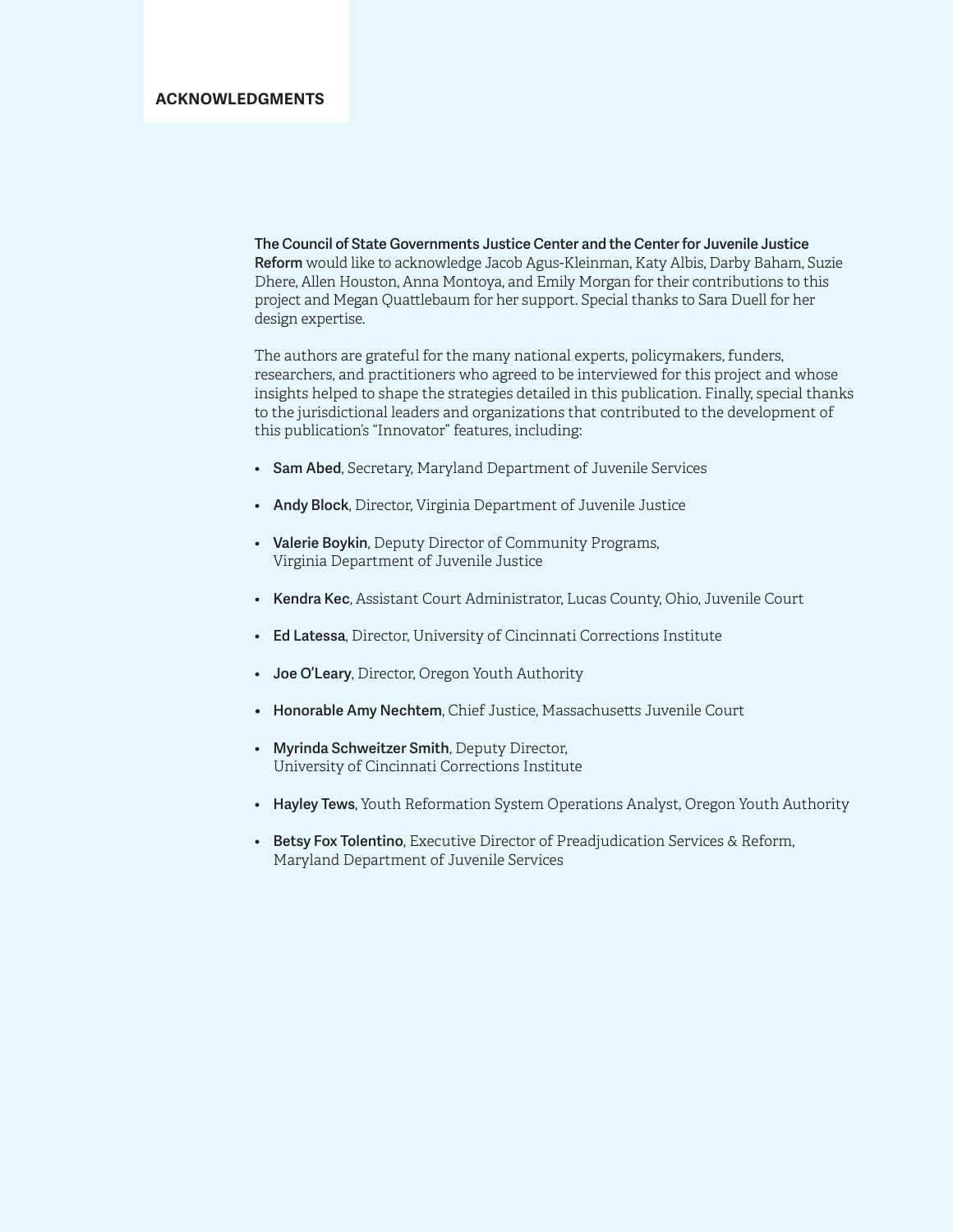### Focus Group and Interview Participants

Vidhya Ananthakrishnan Project Director, Vera Institute of Justice

Nate Balis Director, Juvenile Justice Strategy Group, Annie E. Casey Foundation

Grace Bauer Co-Director, Justice for Families

James Bell Founder and President, W. Haywood Burns Institute

Ana Bermúdez Commissioner, New York City Department of Probation

Andy Block Director, Virginia Department of Juvenile Justice

Sarah Bryer President, National Juvenile Justice Network

Kelly Burke Program Manager, International Association of Chiefs of Police

Susan Burke Director, Division of Juvenile Justice Services, Utah Department of Human Services

Judge Darlene Byrne 126th Judicial District Court, Austin, Texas

Matt Cervantes Associate Director of Health Programs, Sierra Health Foundation

Christina Daly Secretary, Florida Department of Juvenile Justice Michael Dempsey Executive Director, Council of Juvenile Correctional Administrators

Judge Stacy Boulware Eurie Superior Court of Sacramento County, California

Shaena Fazal National Director for Public Policy and Communications, Youth Advocate Programs, Inc.

Eduardo Ferrer Policy Director, Juvenile Justice Initiative, and Visiting Professor of Law, Juvenile Justice Clinic, Georgetown University

Peter Forbes Commissioner, Massachusetts Department of Youth Services

Alexandra Frank Senior Program Associate, Vera Institute of Justice

Laurie Garduque Director, Criminal Justice, MacArthur Foundation

Thomas Grisso Vice President, National Youth Screening and Assessment Project

Sharon Harrigfeld Director, Idaho Department of Juvenile **Corrections** 

Jake Horowitz Director of Research and Policy, Public Safety Performance Project, The Pew Charitable Trusts

Miriam Aroni Krinsky Executive Director, Fair and Just Prosecution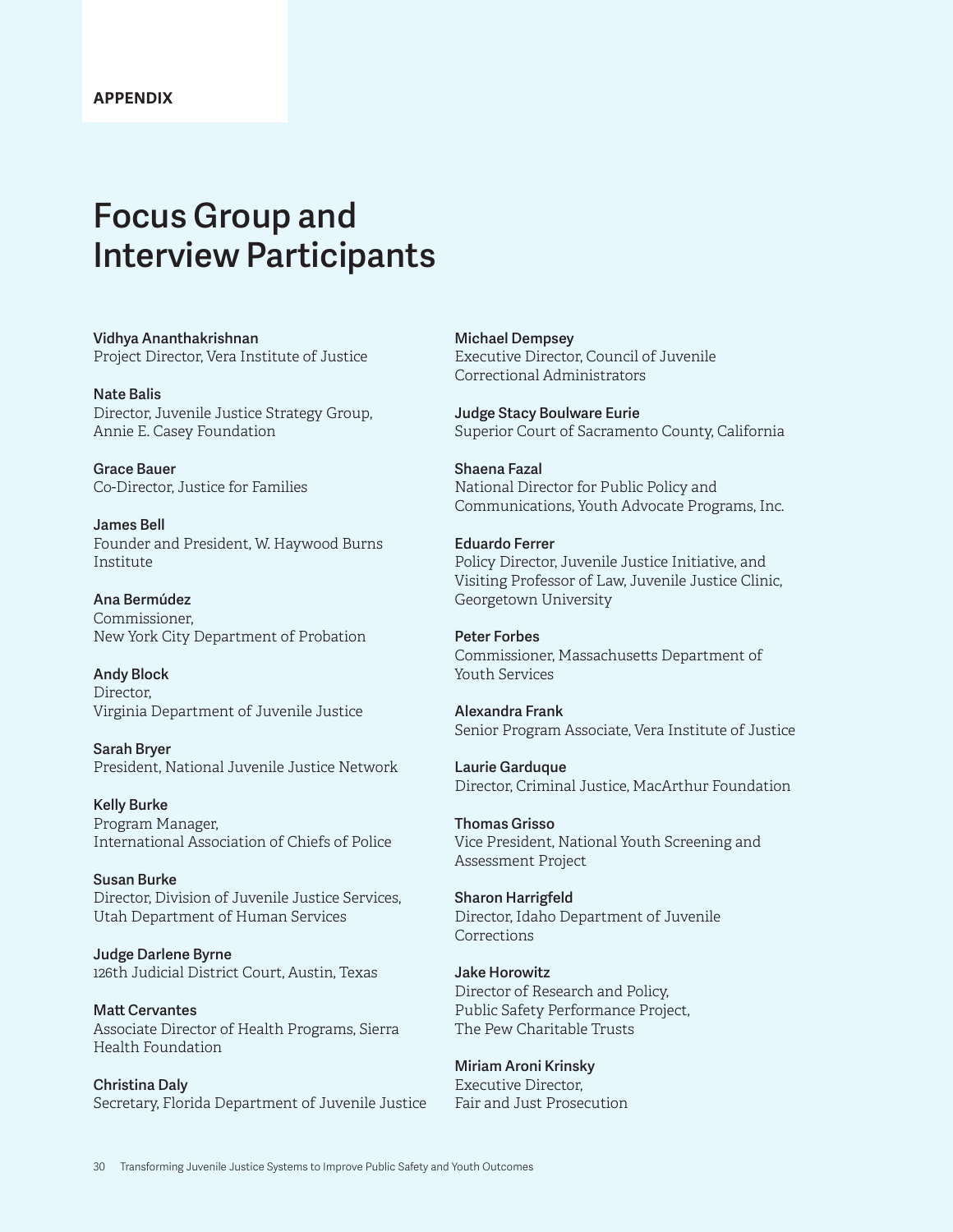Aviva Kurasch Senior Program Manager, International Association of Chiefs of Police

Krista Larson Director, Center on Youth Justice, Vera Institute of Justice

Edward Latessa Director and Professor, School of Criminal Justice, University of Cincinnati

Mark Lipsey Research Professor, Peabody Research Institute, Vanderbilt University

Soledad McGrath Senior Program Officer, Gun Violence Prevention & Justice Reform Program, The Joyce Foundation

Christina McMahan Director, Multnomah County, Oregon, Department of Community Justice, Juvenile Services Division

Katayoon Majd Program Director for Youth Justice, Public Welfare Foundation

Susan Vivian Mangold Executive Director, Juvenile Law Center

Rachel Marshall Federal Policy Counsel, Campaign for Youth Justice

Marcy Mistrett Chief Executive Officer, Campaign for Youth Justice

Heidi Mueller Director, Illinois Department of Juvenile Justice

Edward Mulvey Professor of Psychiatry, Western Psychiatric Institute and Clinic, University of Pittsburgh School of Medicine

Avery Niles Commissioner, Georgia Department of Juvenile Justice

Fariborz Pakseresht Director, Oregon Department of Human Services

Michael Pennington Director, Office of Juvenile Justice and Delinquency Prevention, Pennsylvania Commission on Crime and Delinquency

Mary Ann Scali Executive Director, National Juvenile Defender Center

Marc Schindler Executive Director, Justice Policy Institute

Ryan Shanahan Research Director, Vera Institute of Justice

Dana Shoenberg Senior Manager, Public Safety Performance Project, The Pew Charitable Trusts

Diane Sierpina Director of Justice Initiatives, The Tow Foundation

Jason Szanyi Deputy Director, Center for Children's Law and Policy

John Tuell Executive Director, Robert F. Kennedy National Resource Center for Juvenile Justice, Robert F. Kennedy Children's Action Corps

Gina Vincent President, National Youth Screening and Assessment Project

Shannan Wilber Youth Policy Director, National Center for Lesbian Rights

Lynne Wilkerson Chief Probation Officer, Bexar County, Texas, Juvenile Probation Department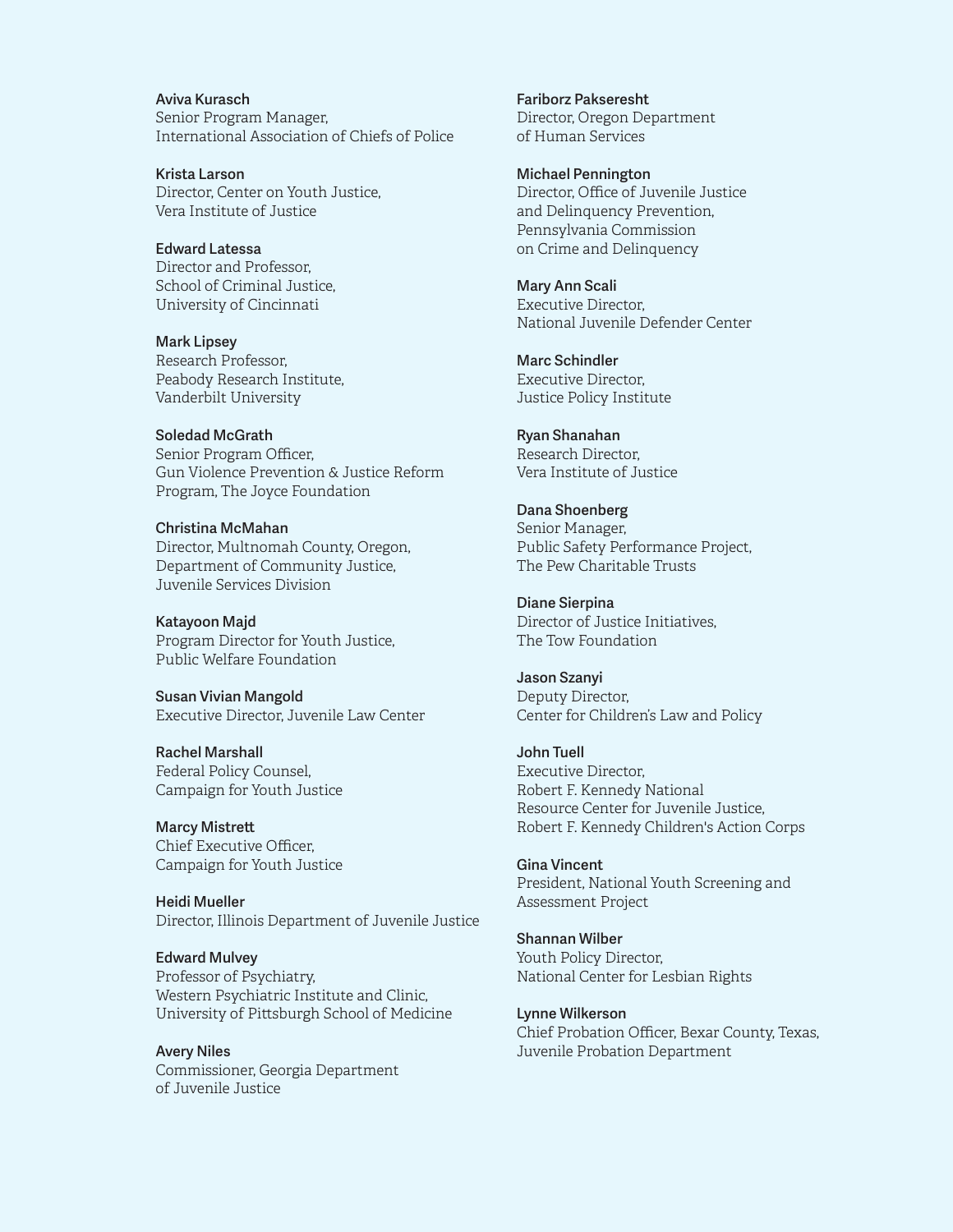- 1. Office of Juvenile Justice and Delinquency Prevention, *Easy Access to the Census of Juveniles in Residential Placement* (Washington, DC: Office of Juvenile Justice and Delinquency Prevention, 2015), https://www. ojjdp.gov/ojstatbb/ezacjrp/.
- 2. "Juvenile Arrest Rate Trends" in *OJJDP Statistical Briefing Book* (Washington, DC: Office of Justice Programs, U.S. Department of Justice, 2017), https://www.ojjdp.gov/ojstatbb/ crime/JAR\_Display.asp?ID=qa05200.
- 3. "Juvenile Justice Services," Juvenile Justice Geography, Policy, Practice & Statistics, accessed March 21, 2018, http://www.jjgps.org/ juvenile-justice-services.
- 4. Tony Fabelo et al., *Closer to Home: An Analysis of the State and Local Impact of the Texas Juvenile Justice Reforms* (New York: The Council of State Governments Justice Center, 2015), https://csgjusticecenter.org/wp-content/ uploads/2015/01/texas-JJ-reform-closer-tohome.pdf.
- 5. Howard N. Snyder and Melissa Sickmund, *Juvenile Offenders and Victims: 2006 National Report* (Washington, DC: U.S. Department of Justice, Office of Justice Programs, Office of Juvenile Justice and Delinquency Prevention, 2006), https://www.ojjdp.gov/ojstatbb/nr2006/; New York State Juvenile Justice Advisory Group, *Tough on Crime: Promoting Public Safety by Doing What Works* (Albany, NY: New York State Juvenile Justice Advisory Board, 2010), http://www.criminaljustice.ny.gov/ofpa/ pdfdocs/toughoncrimereport.pdf.
- 6. Nastassia Walsh and Josh Weber, *Measuring and Using Juvenile Recidivism Data to Inform Policy, Practice, and Resource Allocation* (New York: The Council of State Governments Justice Center, 2014), https://csgjusticecenter.org/ wp-content/uploads/2014/07/Core-Principlesfor-Reducing-Recidivism-and-Improving-Other-Outcomes-for-Youth-in-the-Juvenile-Justice-System.pdf.
- 7. Fabelo et al., *Closer to Home*.
- 8. Joshua Rovner, *Racial Disparities in Youth Commitments and Arrests* (Washington, DC: The Sentencing Project, 2016), https:// www.sentencingproject.org/wp-content/ uploads/2016/04/Racial-Disparities-in-Youth-Commitments-and-Arrests.pdf.
- 9. Sarah Hockenberry and Charles Puzzanchera, *Juvenile Court Statistics 2014* (Pittsburgh, PA: National Center for Juvenile Justice, 2017), https:// www.ojjdp.gov/ojstatbb/njcda/pdf/jcs2014.pdf.
- 10. National Research Council, *Reforming Juvenile Justice: A Developmental Approach* (Washington, DC: The National Academies Press, 2013), https://doi.org/10.17226/14685.
- 11. Hockenberry and Puzzanchera, *Juvenile Court Statistics 2014*.
- 12. James Bonta and Don A. Andrews, *Risk-Need-Responsivity Model for Offender Assessment and Rehabilitation* (Ottawa, ON: Public Safety

Canada, 2007), http://www.pbpp.pa.gov/ Information/Documents/Research/EBP7.pdf; Uberto Gatti, Richard E. Tremblay, and Frank Vitaro, "Iatrogenic Effect of Juvenile Justice," *Journal of Child Psychology and Psychiatry* 50, no. 8 (2009): 991–98; Kristin Parsons Early, Gregory A. Hand, and Julia L. Blankenship, *Validity and Reliability of the Florida PACT Risk and Needs Assessment Instrument: A Three-Phase Evaluation* (Tallahassee, FL: Justice Research Center, 2012), 23.

- 13. Anthony Petrosino, Carolyn Turpino-Petrosino, and Sarah Guckenburg, *Formal System Processing of Juveniles: Effects on Delinquency*  (Washington, DC: Campbell Systemic Reviews, 2010); David S. Kirk and Robert J. Sampson, "Juvenile Arrest and Collateral Educational Damage in the Transition to Adulthood," *Sociology of Education* 86 (2012): 36–62; Jon G. Bernburg and Marvin D. Krohn, "Labeling, Life Chances, and Adult Crime: The Direct and Indirect Effects of Official Intervention in Adolescence on Crime in Early Adulthood," *Criminology* 41, no. 4 (2003): 1287–1318.
- 14. Bonta and Andrews, *Risk-Need-Responsivity Model*; Mark W. Lipsey et al., *Improving the Effectiveness of Juvenile Justice Programs: A New Perspective on Evidence-Based Practice* (Washington, DC: Center for Juvenile Justice Reform, Georgetown University, 2010), https://cjjr.georgetown.edu/wp-content/ uploads/2014/12/ebppaper.pdf.
- 15. Fabelo et al., *Closer to Home*.
- 16. Kathleen R. Skowyra and Joseph J. Cocozza, *Blueprint for Change: A Comprehensive Model for the Identification and Treatment of Youth with Mental Health Needs in Contact with the Juvenile Justice System* (Washington, DC: National Center for Mental Health and Juvenile Justice, Policy Research Associates, Inc., 2006), https://www.ncmhjj.com/wp-content/ uploads/2013/07/2007\_Blueprint-for-Change-Full-Report.pdf; Hilary Hodgdon, "Juvenile Offenders and Substance Use and Abuse," *The Future of Children, Juvenile Justice* 18, no. 2 (2008).
- 17. National Research Council, *Reforming Juvenile Justice*.
- 18. Edward P. Mulvey et. al, "Trajectories of Desistance and Continuity in Antisocial Behavior Following Court Adjudication among Serious Adolescent Offenders," *Development & Psychopathology* 22, no. 2 (2012): 453–475.
- 19. National Research Council, *Reforming Juvenile Justice*; The Pew Charitable Trusts, *Re-examining Juvenile Incarceration* (Washington, DC: The Pew Charitable Trusts, 2015), http://www.pewtrusts.org/~/media/ assets/2015/04/reexamining\_juvenile\_incarceration.pdf.
- 20. For more on diversion options and promising practices, see The Annie E. Casey Foundation, *Transforming Juvenile Probation* (Baltimore: The Annie E. Casey Foundation, 2018),

23–29, http://www.aecf.org/resources/ transforming-juvenile-probation/.

- 21. Joan Pennel, Carol Spigner, and Carol Shapiro, *Safety, Fairness, Stability: Repositioning Juvenile Justice and Child Welfare to Engage Families and Communities* (Washington, DC: Center for Juvenile Justice Reform, Georgetown University, 2011), https://www. juvenilecouncil.gov/materials/2011\_5/Center%20 for%20Juvenile%20Justice%20Reform%20 paper%20web.pdf; Lawrence W. Sherman and Heather Strang, *Restorative Justice: The Evidence* (London: The Smith Institute, 2007); James Bonta, Rebecca Jesseman, Tanya Rugge, and Robert Cormier, "Restorative Justice and Recidivism: Promises Made, Promises Kept?" in *Handbook of Restorative Justice: A Global Perspective*, ed. Dennis Sullivan and Larry Tifft (New York: Routledge, 2006).
- 22. An Act Concerning the Recommendations of the Juvenile Justice Policy and Oversight Committee, Connecticut H.B. 5642 (2016), https://www.cga. ct.gov/2016/BA/2016HB-05642-R01-BA.htm.
- 23. Juvenile Justice Amendments, Utah H.B. 239 (2017), https://le.utah.gov/~2017/bills/static/ HB0239.html.
- 24. The accuracy of screening and assessment results depends greatly on design and proper implementation. See "Three Things You Can Do to Prevent Bias in Risk Assessment," The Council of State Governments Justice Center, last modified July, 20, 2016, https://csgjusticecenter.org/jr/posts/three-things-you-can-do-toprevent-bias-in-risk-assessment/.
- 25. Gina M. Vincent, Laura S. Guy, and Thomas Grisso, *Risk Assessment in Juvenile Justice: A Guidebook for Implementation* (Chicago: Models for Change, 2012), http://www.nysap.us/ Risk%20Guidebook.pdf.
- 26. Elizabeth Seigle, Nastassia Walsh, and Josh Weber, *Core Principles for Reducing Recidivism and Improving Other Outcomes for Youth in the Juvenile Justice System* (New York: The Council of State Governments Justice Center, 2014), https://csgjusticecenter.org/wp-content/ uploads/2014/07/Core-Principles-for-Reducing-Recidivism-and-Improving-Other-Outcomesfor-Youth-in-the-Juvenile-Justice-System.pdf.
- 27. Kentucky S.B. 200, 14RS (2014), http://www.lrc. ky.gov/record/14RS/SB200.htm.
- 28. Washington S. H.B. 2449, S. Amendment 750 (2016), http://lawfilesext.leg.wa.gov/ biennium/2015-16/Pdf/Amendments/ Senate/2449-S2%20AMS%20HARG%20 S5152.4.pdf.
- 29. "Douglas County Juvenile Assessment Center," accessed March 21, 2018, https://jac.douglascounty-ne.gov/.
- 30. Amendment to Requirements for Juvenile Certification for District Court Judges, signed by John W. Smith, April 18, 2013.
- 31. California A.B. 703 (2015), http://www. leginfo.ca.gov/pub/15-16/bill/asm/ab\_0701-0750/